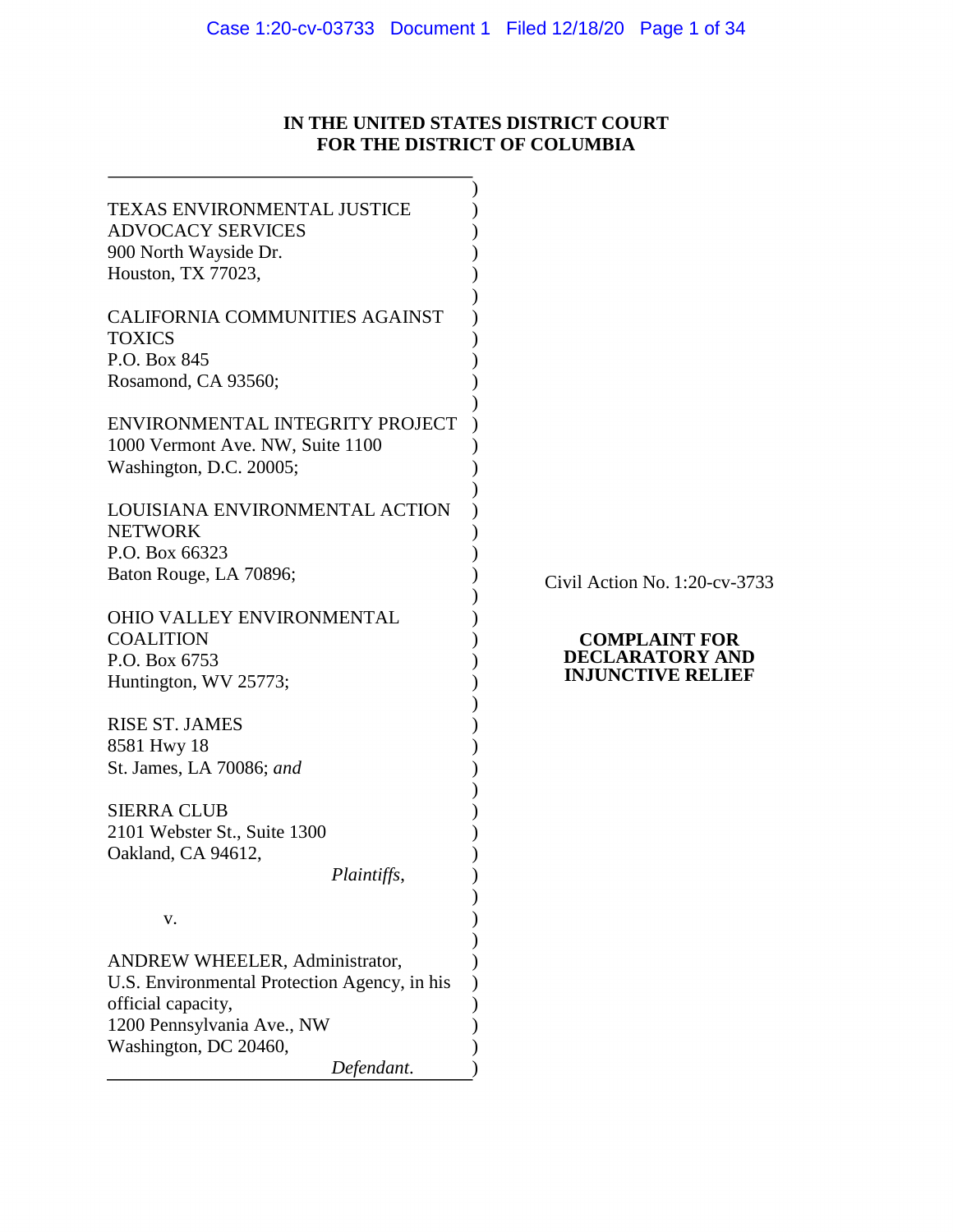### **INTRODUCTION**

 1. This is a suit to compel the Administrator of the United States Environmental Protection Agency ("EPA") to take actions mandated by the Clean Air Act, 42 U.S.C. §§ 7401– 7671q ("the Act"), to protect public health and the environment from industrial sources of air pollution. For the chemical plants that are the subject of this complaint, EPA has failed to perform its non-discretionary duties to review air standards under §§ 7412 and 7411 and to either revise such standards or promulgate a determination that revision is not required, and is thus in ongoing violation of the Act. This complaint seeks to compel these overdue EPA rulemakings for the Synthetic Organic Chemical Manufacturing Industry ("SOCMI") source categories regulated under what is known as the "Hazardous Organic" National Emission Standards for Hazardous Air Pollutants ("Hazardous Organic NESHAP" or "HON" rule"), 40 C.F.R. Pt. 63 Subpts. F, G, H, I, and the SOCMI New Source Performance Standards ("NSPS"), 40 C.F.R. Pt. 60 Subpts. III, NNN, RRR, VV-VVa.

2. Petrochemical and other chemical plants in these source categories are major sources of pollution. These sources emit highly hazardous air pollutants ("HAPs"), including carcinogens like ethylene oxide that contribute to cancer risk hotspots in Texas, Louisiana, West Virginia and other states. These sources also emit non-HAP volatile organic compounds.

3. After EPA's National Air Toxics Assessment revealed extreme cancer risk hot spots in 2018, EPA committed to review the emission standards for synthetic organic chemical manufacturing plants to address this health threat, but it has failed to complete action fulfilling this promise. *See* EPA, Agency Actions on Ethylene Oxide, [https://www.epa.gov/hazardous-air](https://www.epa.gov/hazardous-air-pollutants-ethylene-oxide/agency-actions-ethylene-oxide)[pollutants-ethylene-oxide/agency-actions-ethylene-oxide](https://www.epa.gov/hazardous-air-pollutants-ethylene-oxide/agency-actions-ethylene-oxide) (last visited Dec. 10, 2020).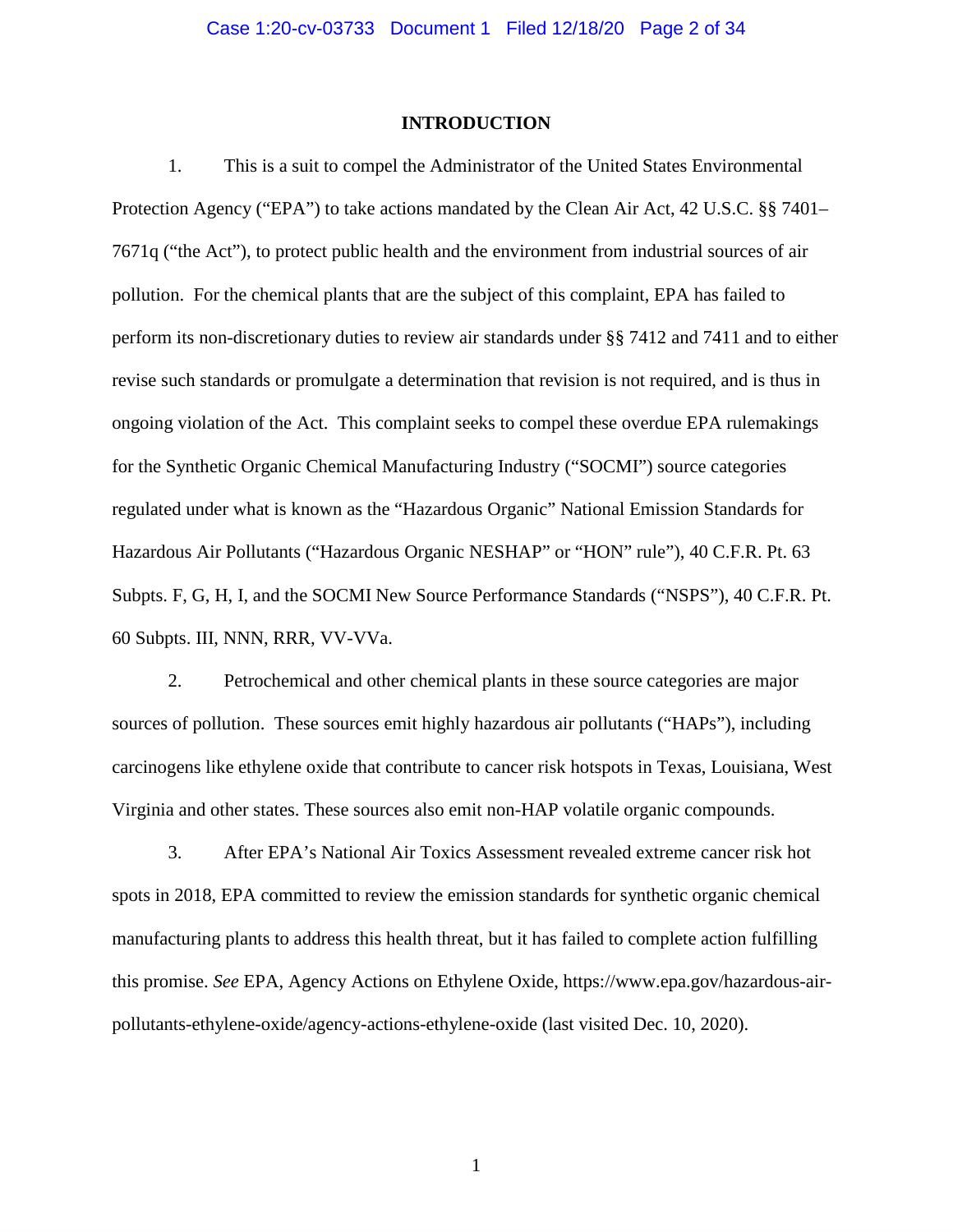# Case 1:20-cv-03733 Document 1 Filed 12/18/20 Page 3 of 34

4. While EPA has failed to act, a pandemic has worsened the harm for communities where, research shows, air pollution has increased mortality from COVID-[1](#page-2-0)9.<sup>1</sup> Communities exposed to these chemical plants' emissions, who are disproportionately communities of color and low-income, need EPA to fulfill its overdue legal obligations to review and revise the emission standards, and performance standards applicable to these facilities, so they can finally breathe clean and healthy air.

5. In particular, § 7412(d)(6) of the Clean Air Act requires the Administrator to "review, and revise as necessary" emission standards for hazardous air pollutants at least every eight years after the promulgation of standards under § 7412. Section  $7412(f)(2)$  requires the Administrator to review the health and environmental risk that remain under the existing standards, and promulgate standards to protect public health and the environment (or promulgate a determination that such standards are not required) within eight years after the promulgation of standards under § 7412(d). Yet, more than eight years have passed since EPA's last § 7412(d)(6) review rulemaking for SOCMI sources and EPA has not reviewed and revised such standards, or promulgated a determination that no such revisions are necessary, as required under  $\S 7412(d)(6)$ for the SOCMI source categories listed in Table A (¶ [54,](#page-14-0) below). And, more than eight years have passed since EPA promulgated standards under § 7412(d) for SOCMI sources, yet EPA has not reviewed the health and environmental risk from these sources, or promulgated standards to protect public health and the environment (or a determination that no such standards are required), under § 7412(f)(2) for the SOCMI source categories listed in Table A (¶ [54,](#page-14-0) below).

 $\overline{a}$ 

<span id="page-2-0"></span><sup>1</sup> *See, e.g.*, Michael Petroni *et al.*, *Hazardous air pollutant exposure as a contributing factor to COVID-19 mortality in the United States*, 15 Envtl. Res. Lett. (Sep. 11, 2020), [https://iopscience.iop.org/article/10.1088/1748-9326/abaf86.](https://iopscience.iop.org/article/10.1088/1748-9326/abaf86)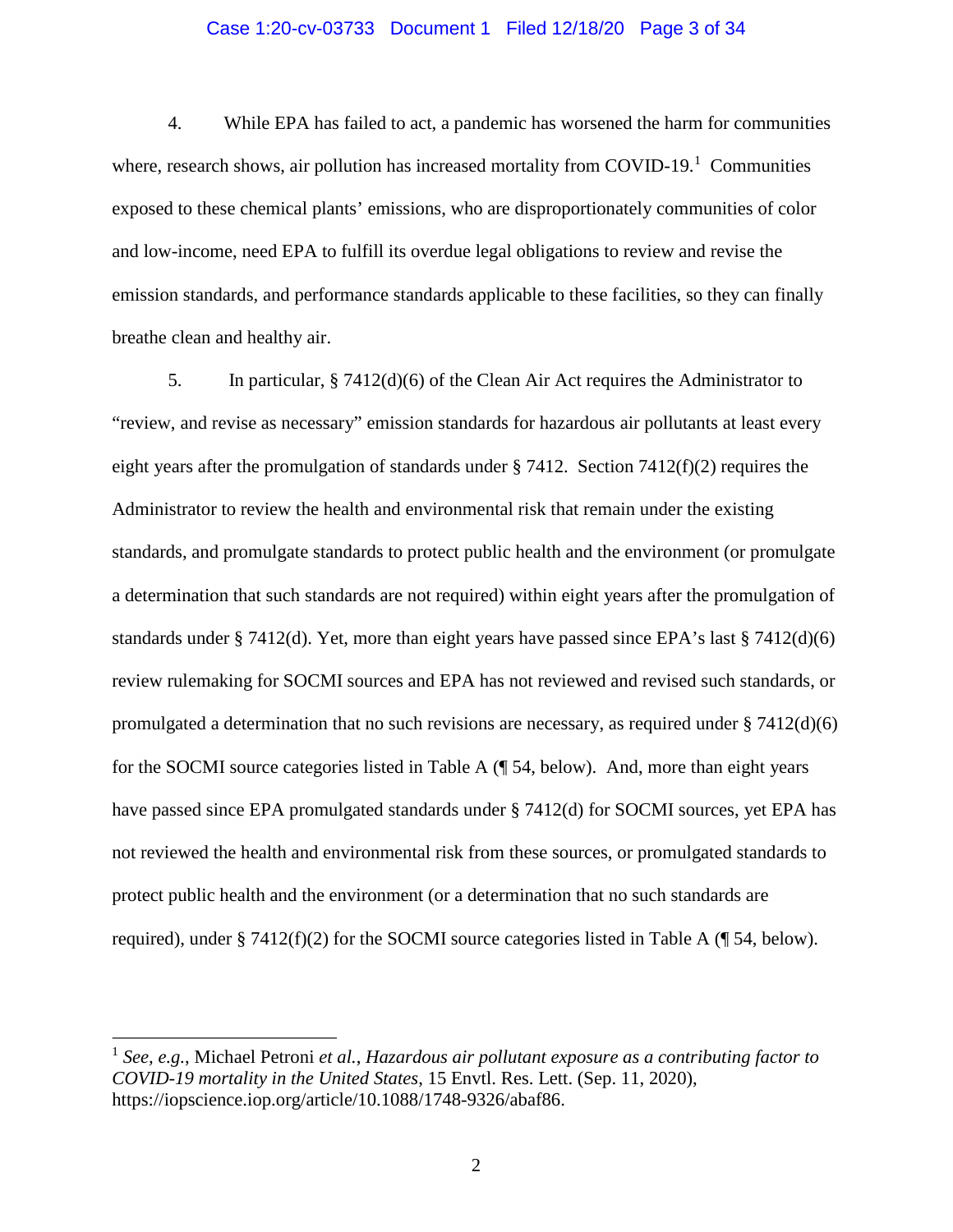# Case 1:20-cv-03733 Document 1 Filed 12/18/20 Page 4 of 34

6. Additionally, § 7411 of the Clean Air Act requires the Administrator to review and revise NSPS standards for regulated source categories at least every eight years. 42 U.S.C.  $§$  7411(b)(1)(B). Yet, more than eight years have passed since EPA promulgated standards under § 7411(b)(1) and EPA has not reviewed and revised those NSPS standards or promulgated a determination that revised standards are not necessary for the SOCMI source categories listed in Table B (¶ [63,](#page-16-0) below).

7. Due to the Defendant Administrator's failures to act to control these chemical plants' emissions, Plaintiffs Texas Environmental Justice Advocacy Services, California Communities Against Toxics, Environmental Integrity Project, Louisiana Environmental Action Network, Ohio Valley Environmental Coalition, RISE St. James, and Sierra Club (collectively, "Plaintiffs") seek both a determination that the Defendant Administrator's failures to perform each action required by 42 U.S.C. §§ 7412(d)(6), 7412(f)(2), and 7411(b) violate the Clean Air Act, and an order to compel the Administrator to take each of these required actions in accordance with an expeditious deadline set by this Court.

# **JURISDICTION AND VENUE**

8. This action arises under the Clean Air Act, 42 U.S.C. § 7412(d)(6), (f)(2), and 42 U.S.C. § 7411(b).

9. This Court has jurisdiction over this action pursuant to 42 U.S.C. § 7604(a)(2), and 28 U.S.C. §§ 1331 and 1361.

10. This Court may order the Administrator to perform the requisite acts and duties, may issue a declaratory judgment, and may grant further relief pursuant to 42 U.S.C. § 7604(a), the Declaratory Judgment Act, 28 U.S.C. §§ 2201-2202, and 28 U.S.C. § 1361.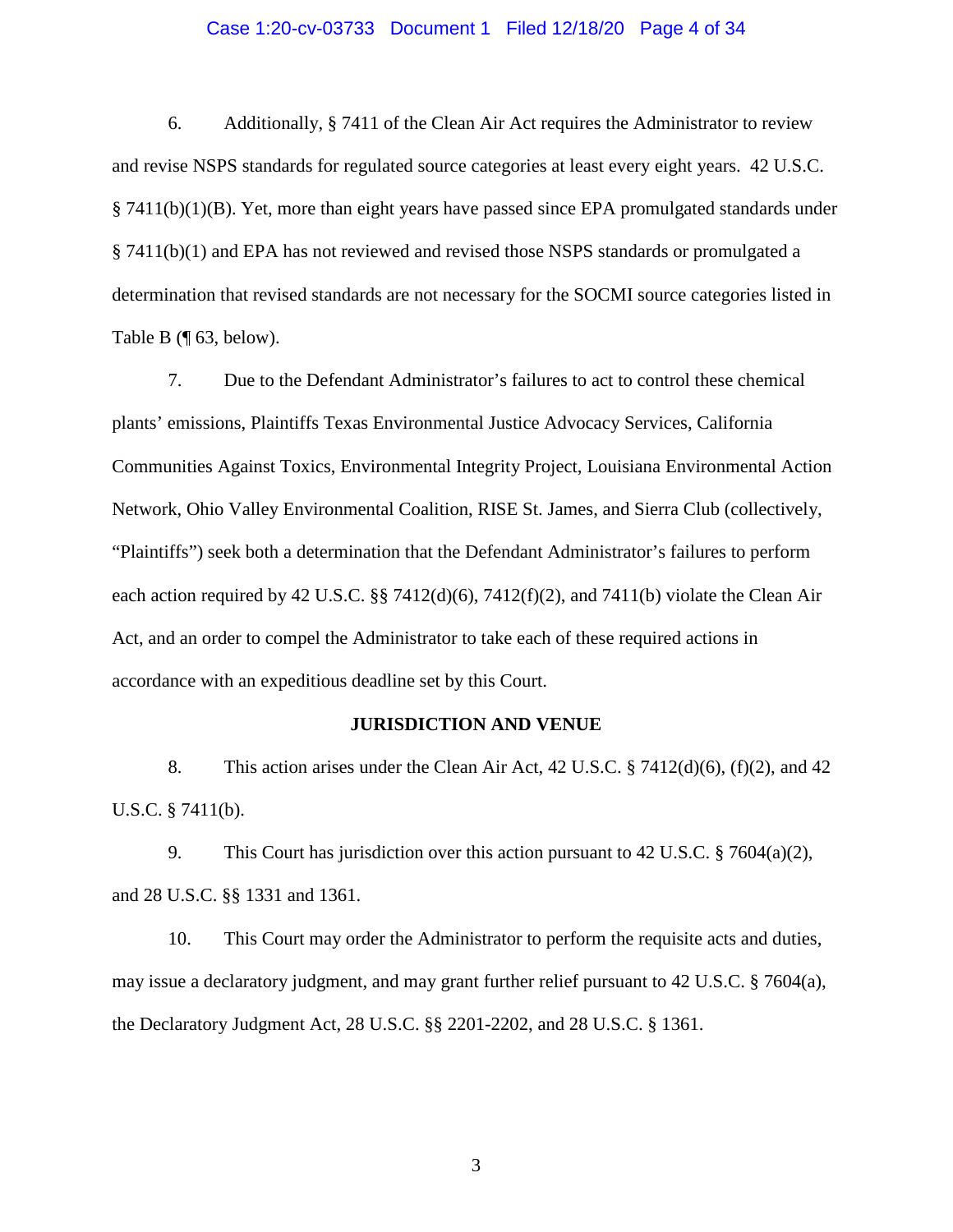# Case 1:20-cv-03733 Document 1 Filed 12/18/20 Page 5 of 34

11. Plaintiffs have a right to bring this action pursuant to the Clean Air Act, 42 U.S.C. § 7604(a)(2), 28 U.S.C. § 1361, and the Administrative Procedure Act, 5 U.S.C. §§ 701-706.

12. By certified letter to the Administrator posted on October 19, 2020, Plaintiffs gave notice of this action as required by 42 U.S.C. § 7604(b)(2) and 40 C.F.R. §§ 54.1-54.3.

13. As sixty days have passed since this submission, Plaintiffs have satisfied the notice requirements in 42 U.S.C. § 7604(b)(2).

14. Venue is vested in this Court under 28 U.S.C. § 1391(e) because the Defendant, EPA Administrator Andrew Wheeler, resides in this district.

# **PARTIES**

15. Plaintiff Texas Environmental Justice Advocacy Services ("t.e.j.a.s.") is a nonprofit organization, with its headquarters in Houston, Texas. T.e.j.a.s. promotes environmental protection and environmental justice through education, policy development, community outreach, and legal action to ensure that everyone, regardless of race or income, is entitled to live in a clean environment.

16. Plaintiff California Communities Against Toxics ("CCAT") is a nonprofit organization based in California. It is an environmental justice network of members and member groups that advocates for environmental justice and protection from toxic air pollution in the State of California and nationally. Through public education, advocacy, and community organizing, CCAT aims to reduce individuals' exposure to pollution, to expand knowledge about the effects of toxic chemicals on human health and the environment, and to protect the most vulnerable people from harm.

17. Plaintiff Environmental Integrity Project ("EIP") is a non-profit, nonpartisan organization based in Washington, D.C. that empowers communities and protects public health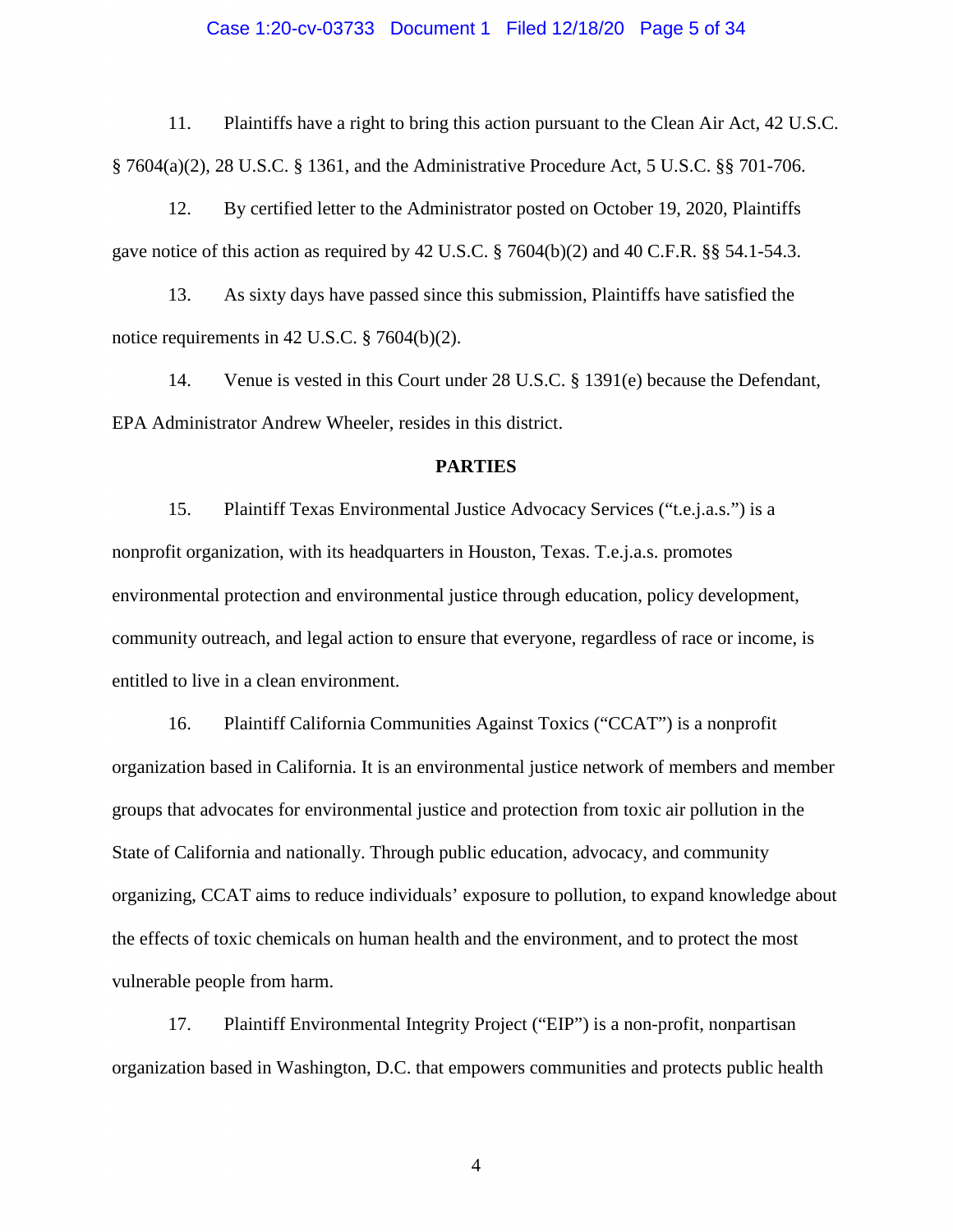# Case 1:20-cv-03733 Document 1 Filed 12/18/20 Page 6 of 34

and the environment by investigating polluters, holding them accountable under the law, and strengthening public policy on toxic air pollution and other environmental health issues. EIP advocates for more effective enforcement of environmental laws.

18. Plaintiff Louisiana Environmental Action Network ("LEAN") is a nonprofit corporation based in Louisiana which works with its members and community groups in Louisiana and the Gulf to develop, implement, protect, and enforce legislative and regulatory environmental safeguards. Through education, empowerment, advocacy, and support, LEAN provides tools and services to its members, including individuals and communities facing environmental problems and works to improve the environment for the benefit of all the people of Louisiana.

19. Plaintiff Ohio Valley Environmental Coalition ("OVEC") is a grassroots nonprofit based in West Virginia. OVEC is dedicated to the improvement and preservation of the environment and communities through education, grassroots organizing and coalition building, leadership development, strategic litigation, and media outreach.

20. Plaintiff RISE St. James is a faith-based grass-roots organization formed to advocate for racial and environmental justice in St. James, Louisiana. RISE St. James focuses on protecting the air, water, soil, and environment of St. James Parish from toxic pollution emitted by the petrochemical industry. RISE St. James works on behalf of its members who live in the shadows of current petrochemical facilities and face health threats from existing and newly proposed facilities.

21. Plaintiff Sierra Club is a nonprofit corporation with its headquarters located in Oakland, California. The Sierra Club is a national membership organization dedicated to the protection of public health and the environment, including clean air, with chapters in Texas,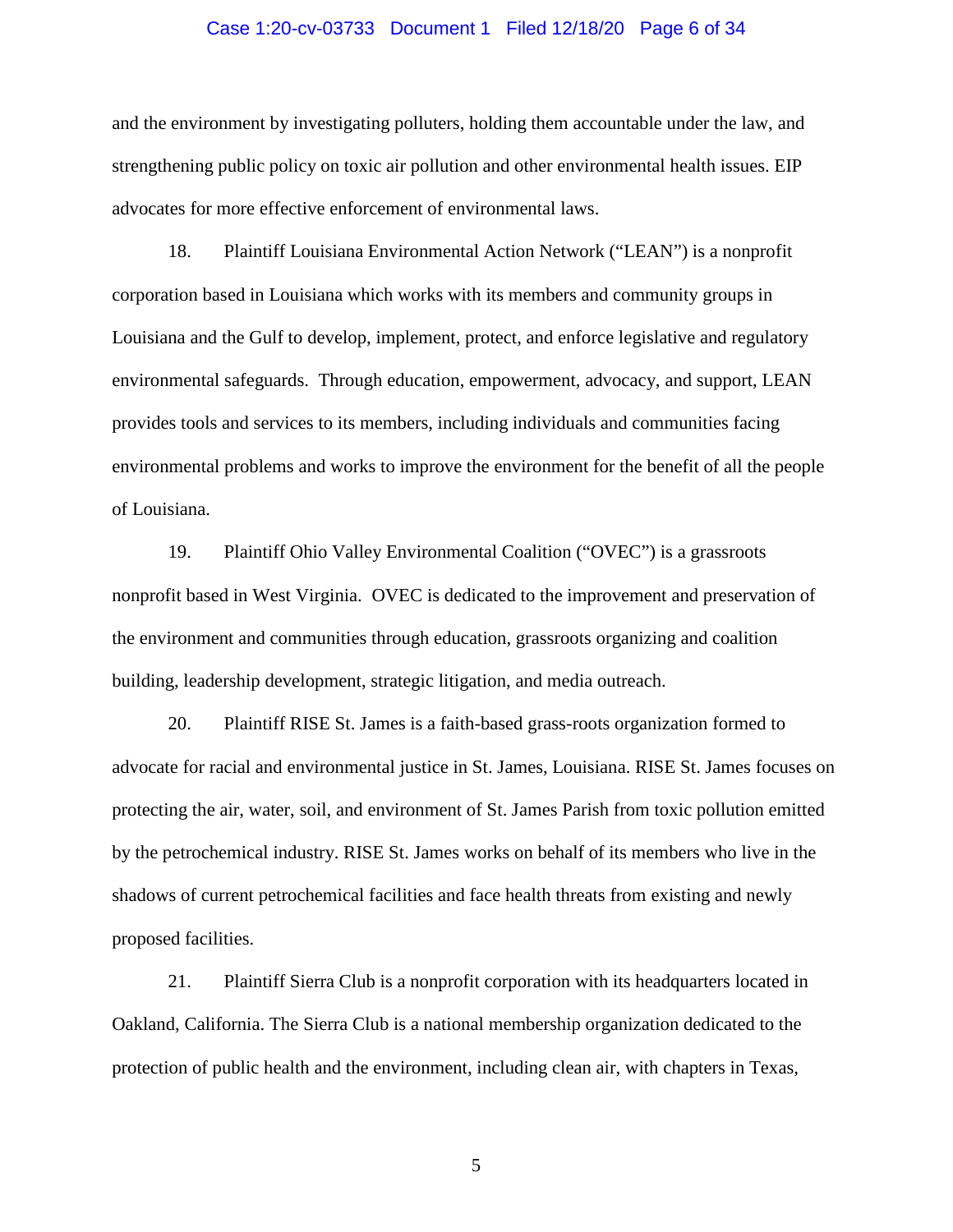### Case 1:20-cv-03733 Document 1 Filed 12/18/20 Page 7 of 34

Louisiana, West Virginia, and other states, and with more than 800,000 members who reside in all 50 states, the District of Columbia, and U.S. territories.

22. Plaintiffs' longstanding work includes providing information, services, and support to assist constituents and members with understanding and reducing the air pollution exposure and health impacts they face from chemical and petrochemical plants in their state or region. Plaintiffs are engaged as part of their core mission in work to strengthen national air standards for other similar chemical plants, including some that are collocated with the sources at issue in this complaint. For example, RISE St. James and Sierra Club are currently working to raise awareness and provide information and assistance to members to oppose the proposed Formosa Plastics petrochemical complex that would be a source regulated by the SOCMI standards, if it were allowed to be built. Plaintiffs are also involved in active work, including litigation, to strengthen one or more of EPA's recently issued national air toxics standards which regulate similar facilities, and that show the need to strengthen the rules for the chemical plants at issue here. Plaintiffs have also worked and are actively working to prevent and reduce fires, explosions, and toxic leaks at chemical plants. *See, e.g.*, *Air Alliance Houston v. EPA*, 906 F.3d 1049, 1065-67 (D.C. Cir. 2018). Some Plaintiffs, including t.e.j.a.s., Sierra Club, LEAN, CCAT, and EIP have won cases in recent years that are cited later in this complaint as part of the precedent that shows the need to strengthen the rules at issue in this case.

23. Defendant Andrew Wheeler is the Administrator of the EPA. In that role he is charged with the duty to uphold the Clean Air Act and to take required regulatory actions according to the schedules established therein. 42 U.S.C. § 7601.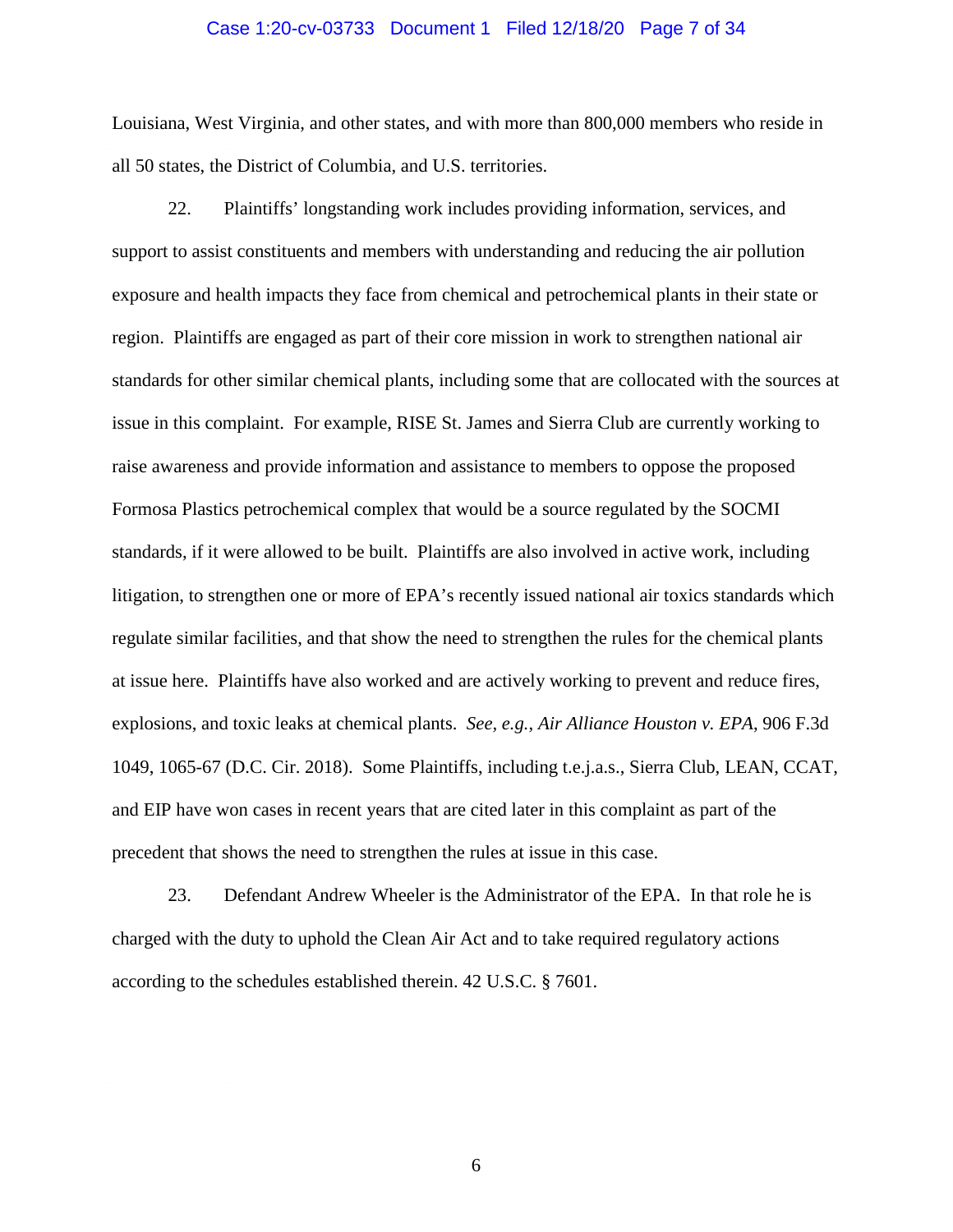# **LEGAL FRAMEWORK**

24. The Clean Air Act's purpose is "to protect and enhance the quality of the Nation's air resources so as to promote the public health and welfare and the productive capacity of its population." 42 U.S.C. § 7401(b)(1). A "primary goal" of the Act is "pollution prevention." *Id.* § 7401(c). Congress enacted this law in part because "the growth in the amount and complexity of air pollution brought about by urbanization, industrial development, and the increasing use of motor vehicles, has resulted in mounting dangers to the public health and welfare." *Id.* § 7401(a)(2). To accomplish its objectives, the Act prescribes a regulatory framework within which EPA is required to set emission and performance standards by specific deadlines to reduce emissions of "hazardous" and other harmful air pollutants and protect public health and the environment. *Id.* §§ 7412, 7411.

# **Section 7412: Air Toxics Emission Standards**

25. In the 1990 Clean Air Act Amendments, Congress strengthened § 7412 and established new requirements for EPA to control toxic air pollution. By statute, Congress listed air pollutants that it determined to be "hazardous" for regulation, and required EPA to list any other compound "known to cause or [that] may reasonably be anticipated to cause adverse effects to human health or adverse environmental effects." *Id.* § 7412(b)(1), (b)(3)(B); *see also id.* § 7412(a)(6); § 7602(g).

26. The Act requires EPA to list categories of sources of all hazardous air pollutants. 42 U.S.C. § 7412(c)(1). According to deadlines provided in the Act, EPA must then promulgate emission standards for each listed category or subcategory of such major and area sources of hazardous air pollutants. *Id.* § 7412(d); *id.* § 7412(a)(1) (definition of major source). The standards for major sources, often referred to as "maximum achievable control technology" or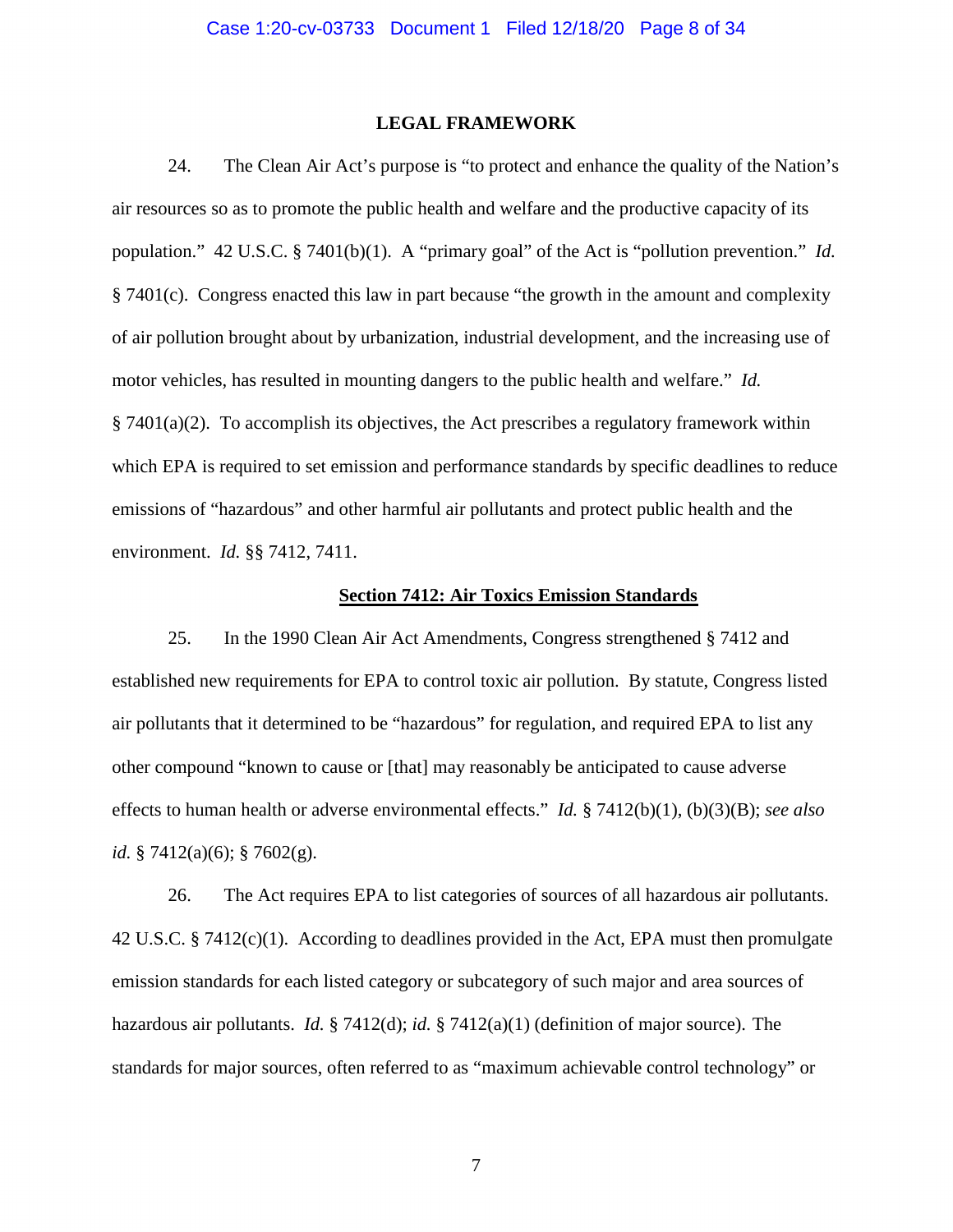# Case 1:20-cv-03733 Document 1 Filed 12/18/20 Page 9 of 34

"MACT" standards, must require "the maximum degree of reduction in emissions of . . . hazardous air pollutants . . . that is achievable . . . ," *id.* § 7412(d)(2). The "floor" or minimum stringency required must reflect what the best controlled source or sources have "achieved." *Id.*  $§ 7412(d)(3).$ 

27. Once the Administrator has promulgated emission standards pursuant to § 7412 for a source category, EPA must assure such standards continue to strengthen over time. First, "[t]he Administrator shall review, and revise as necessary (taking into account developments in practices, processes, and control technologies), emission standards promulgated under this section no less often than every [eight] years." *Id.* § 7412(d)(6). In addition to revising standards to reflect control "developments," § 7412(d)(6) requires EPA to make all revisions that are "necessary" to bring standards into full compliance with the Clean Air Act, such as setting limits on all uncontrolled HAP emissions, *see Louisiana Envtl. Action Network v. EPA*, 955 F.3d 1088, 1096 (D.C. Cir. 2020) [hereinafter "*LEAN*"], and removing all illegal exemptions or loopholes, *see, e.g.*, *Sierra Club v. EPA*, 551 F.3d 1019 (D.C. Cir. 2008). This provision requires the Administrator to promulgate revised § 7412(d) standards or to issue a final determination that revision is not "necessary" to ensure the emission standards satisfy § 7412(d) of the Act.  $§ 7412(d)(6).$ 

28. Second, § 7412(f) of the Act requires further action "to protect health and environment." It mandates that EPA first submit a report to Congress regarding residual risk or "the risk to public health remaining, or likely to remain" after the application of  $\S 7412(d)$ standards. *Id.* § 7412(f)(1). In 1999, EPA submitted a report to Congress pursuant to § 7412(f)(1). *See* EPA, *Residual Risk Report to Congress,* EPA-453/R-99-001 (Mar. 1999),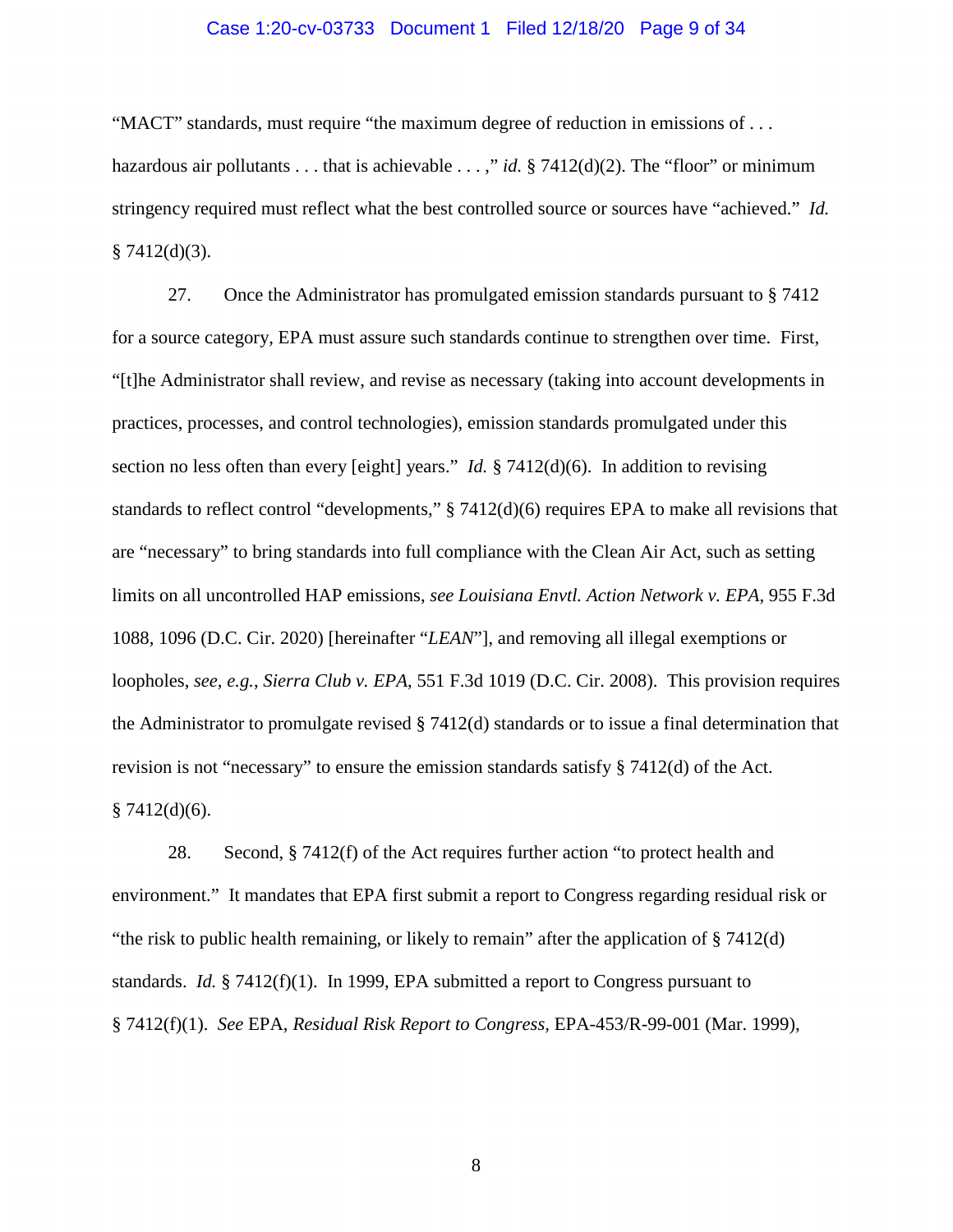### Case 1:20-cv-03733 Document 1 Filed 12/18/20 Page 10 of 34

[http://www.epa.gov/airtoxics/rrisk/risk\\_rep.pdf.](http://www.epa.gov/airtoxics/rrisk/risk_rep.pdf) Congress did not act on that report's recommendations.

29. That inaction triggered the duty of the Administrator to review the remaining health and environmental risks and promulgate residual risk standards under § 7412(f)(2), if required "to provide an ample margin of safety to protect public health . . . or to prevent, taking into consideration costs, energy, safety, and other relevant factors, an adverse environmental effect," for source categories for which EPA has promulgated § 7412(d) standards, or to issue a final determination that revision is not required. 42 U.S.C.  $\S 7412(f)(2)$ . Section 7412(f)(2) directs that:

> (A) If Congress does not act on any recommendation submitted under paragraph (1), *the Administrator shall, within 8 years after promulgation* of standards for each category or subcategory of sources pursuant to  $\lceil \frac{8}{3} \cdot 7412(d) \rceil$ , promulgate standards for such category or subcategory if promulgation of such standards is required in order to provide an ample margin of safety to protect public health in accordance with this section … or to prevent, taking into consideration costs, energy, safety, and other relevant factors, an adverse environmental effect. Emission standards promulgated under this subsection shall provide an ample margin of safety to protect public health in accordance with this section (as in effect before November 15, 1990) …. If standards promulgated pursuant to [§ 7412(d)] and applicable to a category or subcategory of sources emitting a pollutant (or pollutants) classified as a known, probable or possible human carcinogen do not reduce lifetime excess cancer risks to the individual most exposed to emissions from a source in the category or subcategory to less than one in one million, *the Administrator shall promulgate standards under this subsection for such source category.*

…

(C) The Administrator *shall determine whether or not to promulgate such standards and*, if the Administrator decides to promulgate such standards, *shall promulgate the standards 8 years after promulgation* of the [§ 7412(d) standards] for each source category or subcategory concerned.

*Id.* (emphasis added).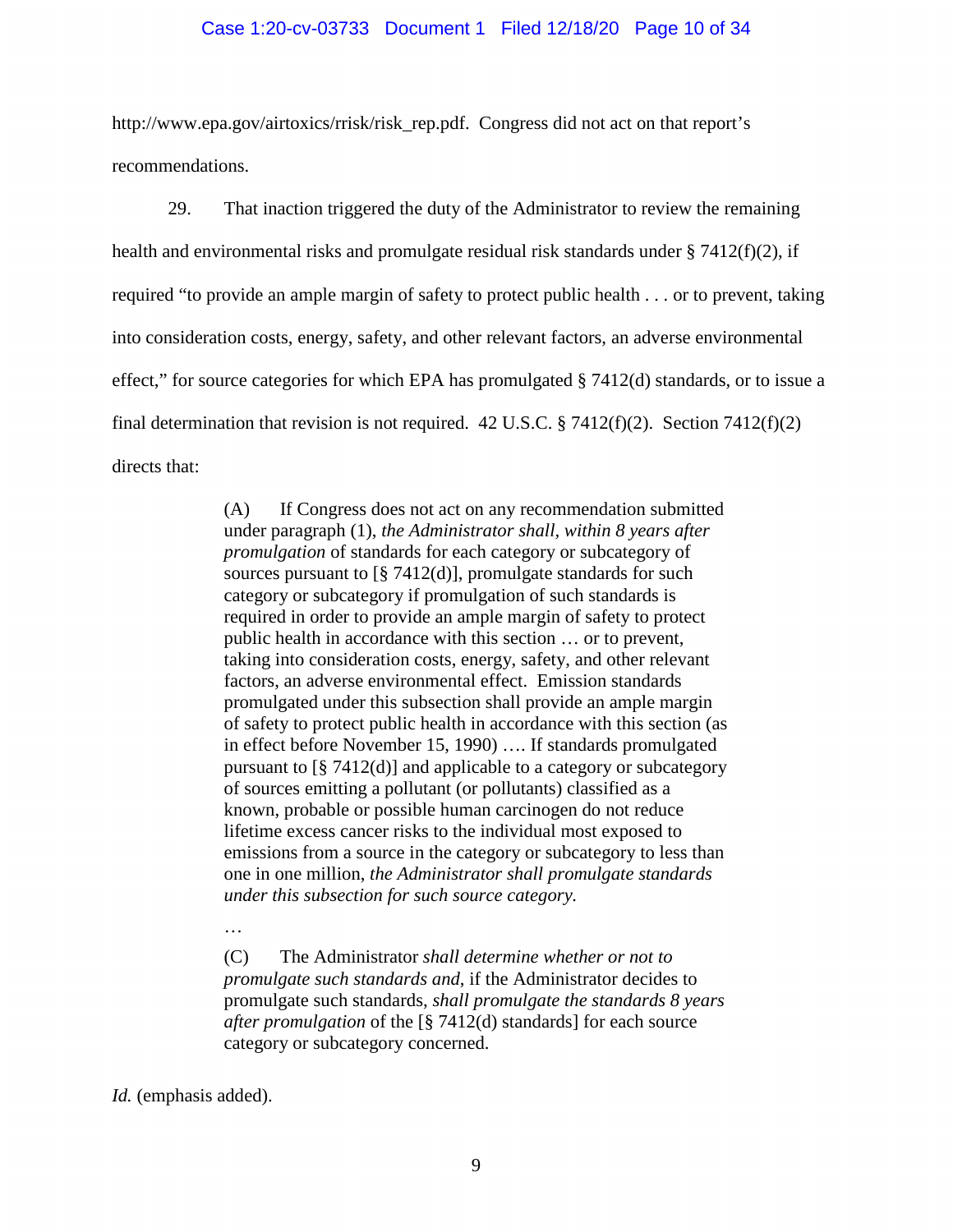# Case 1:20-cv-03733 Document 1 Filed 12/18/20 Page 11 of 34

30. Thus, if residual risk standards are "required in order to provide an ample margin of safety to protect public health" or "to prevent … an adverse environmental effect," then the Administrator "shall" promulgate these standards within eight years of the promulgation of § 7412(d) standards. *Id.* § 7412(f)(2)(A). Under § 7412(f)(2), EPA is therefore required either to set new standards that will protect the public with an ample margin of safety or prevent an adverse environmental effect, or to determine such standards are not required.

31. Section 7412(d) and § 7412(f) standards become effective "upon promulgation." *See id.* § 7412(d)(10), (f)(3); *see also id.* § 7412(f)(4) (setting compliance dates for § 7412(f) standards); *id.* § 7412(i) (setting compliance schedule for § 7412(d) standards).

# **Section 7411: Performance Standards**

32. As a complementary provision, Congress enacted § 7411's New Source Performance Standards program to regulate each stationary source that EPA finds "causes, or contributes significantly to, air pollution, which may reasonably be anticipated to endanger public health or welfare." 42 U.S.C. § 7411(b)(1)(A). Section 7411(b) of the Act specifically governs new or modified sources – those built or modified after the publication of regulations that would apply to that source. *Id.*  $\S 7411(a)(2)$ .

33. Within one year after adding a stationary source category to its list of categories under  $\S 7411(b)(1)(A)$ , EPA must publish proposed regulations known as New Source Performance Standards ("NSPS"). *Id.* § 7411(b)(1)(B). EPA must promulgate final standards within one year of the publication of the proposed regulation. *Id.*

34. The Act further requires EPA, at least every eight years, to "review and, if appropriate, revise such standards" or promulgate a determination that revision "is not appropriate in light of readily available information on the efficacy of such standard." *Id.*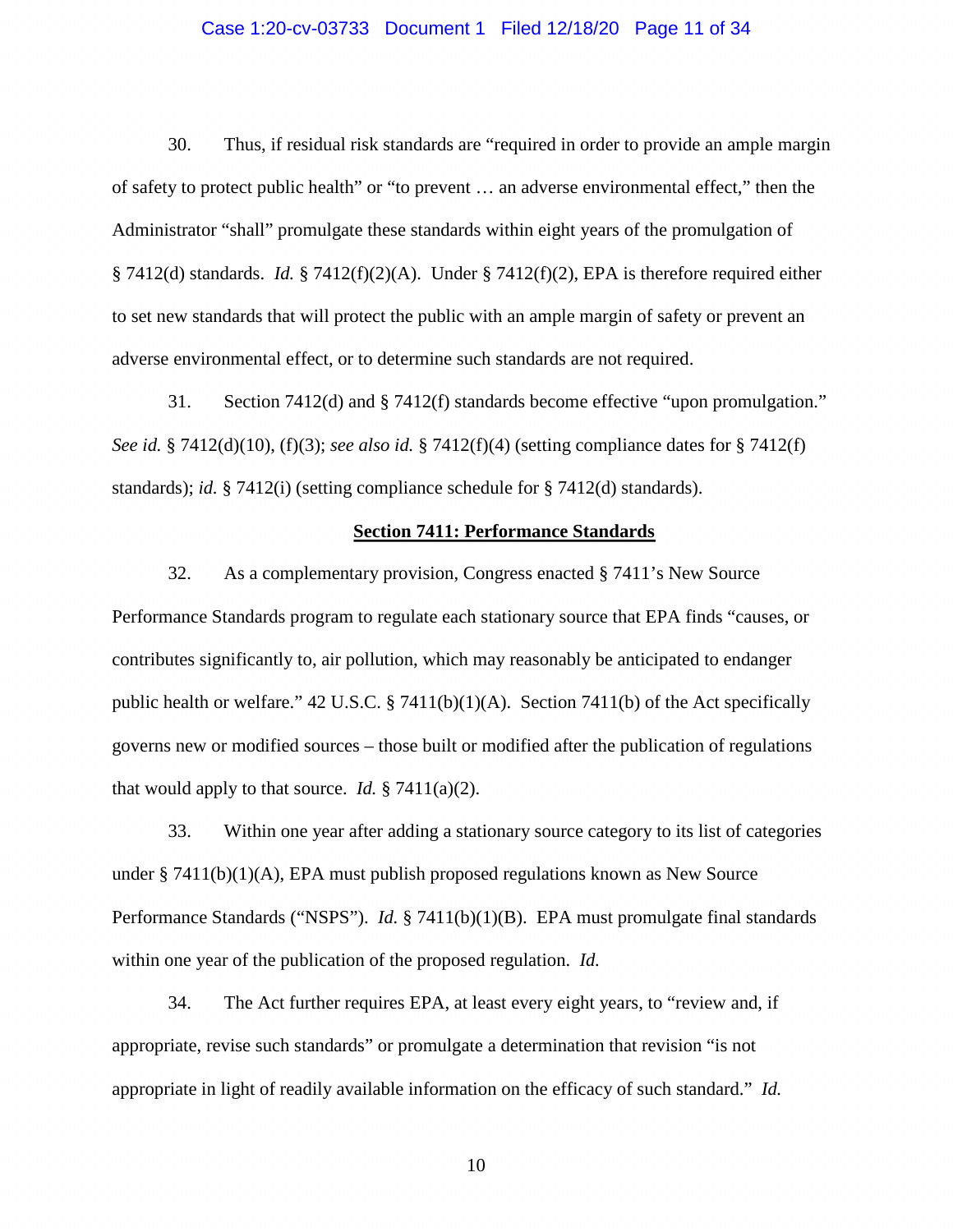# Case 1:20-cv-03733 Document 1 Filed 12/18/20 Page 12 of 34

35. Section 7411(b) standards become effective "upon promulgation." *Id.*

36. For each of the above-described § 7412 and § 7411 rulemakings, the Act grants the public the right to present their views and information to EPA and have these considered by the agency during the rulemakings. The Act applies  $\S 7607(d)$ 's special rulemaking requirements to "the promulgation or revision of any standard of performance under § 7411 of this title, or emission standard or limitation under  $\S 7412(d)$  of this title, any standard under § 7412(f) of this title," among others. *Id.* § 7607(d)(1)(C). Section 7607(d) requires EPA to provide public notice of proposed rulemaking accompanied by a statement of its basis and purpose, which must include the factual data on which the proposed rule is based and the methodology used in obtaining and analyzing the data. *Id.* § 7607(d)(3). Section 7607(d) also requires EPA to allow any person to submit written comments, data, or documentary information, and to present data, views, or arguments orally. *Id.* § 7607(d)(5); *see also id.* § 7607(h) (requiring at least 30-day comment period to ensure "meaningful public participation"). EPA must consider these comments, data, and arguments, and respond to each of the significant comments, criticisms, and new data in the public docket when promulgating the final rule to assure for meaningful judicial review. *Id.* § 7607(d)(6)(B).

#### **FACTS**

#### **Overdue EPA Nondiscretionary Duties Under § 7412**

<span id="page-11-0"></span>37. EPA listed the SOCMI source category as a major source of hazardous air pollutants in 1992. EPA, Initial List of Categories of Sources Under Section 112(c)(1) of the Clean Air Act Amendments of 1990, 57 Fed. Reg. 31,576 (July 16, 1992). EPA has recognized that these emissions include at least 130 dangerous pollutants such as ethylene oxide, benzene, 1,3-butadiene, and formaldehyde. 40 C.F.R. Pt. 63, Subpt. F, Tbl. 2 (listing pollutants regulated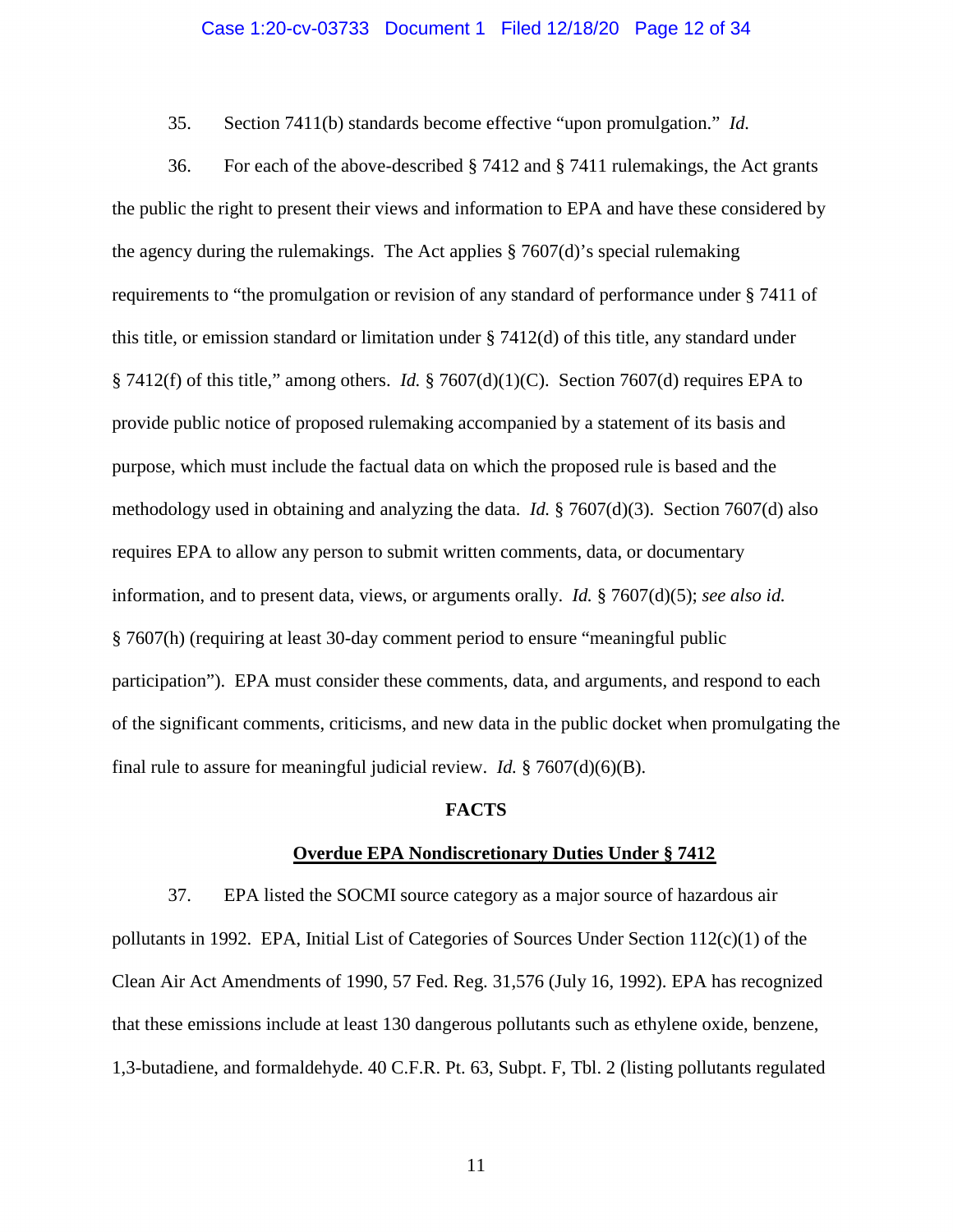# Case 1:20-cv-03733 Document 1 Filed 12/18/20 Page 13 of 34

under the HON Rule); EPA, National Emission Standards for Hazardous Air Pollutants for Source Categories; Organic Hazardous Air Pollutants from the Synthetic Organic Chemical Manufacturing Industry and Other Processes Subject to the Negotiated Regulation for Equipment Leaks, Final Rule, 59 Fed. Reg. 19,402 (Apr. 22, 1994).

38. EPA described the SOCMI source category as notable because it "emits a large volume and variety of HAP's relative to other source categories" and recognized that "SOCMI sources tend to be located in close proximity to populations." EPA, National Emission Standards for Hazardous Air Pollutants for Source Categories; Organic Hazardous Air Pollutants from the Synthetic Organic Chemical Manufacturing Industry and Seven Other Processes, Proposed Rule, 57 Fed. Reg. 62,608, 62,610 (Dec. 31, 1992).

39. EPA first promulgated standards for this source category in 1994. *See* 59 Fed. Reg. at 19,402. Also known as the "Hazardous Organic NESHAP" or "HON" Rule, this rule is comprised of four sections: Subparts F, G, H, and I.

40. Subpart F includes a list of 380 synthetic organic chemicals produced by these chemical plants as commercial products, where the production process may result in organic HAP emissions (a list of the 130 potential HAPs is also included Appendix Table 2 to Subpart F). *See* 40 C.F.R. Pt. 63, Subpt. F, Tbl. 2. Subpart F also defines source for the SOCMI source category as the set of process vents, storage vessels, transfer racks, wastewater streams, and equipment leaks in the chemical processes subject to the HON. 40 C.F.R. § 63.101.

41. Subpart G includes specific provisions for process vents, wastewater, storage vessels, and transfer operations. 40 C.F.R. §§ 63.110-63.153.

42. Subparts H and I provide additional provisions for equipment leaks. 40 C.F.R. §§ 63.160-63.193.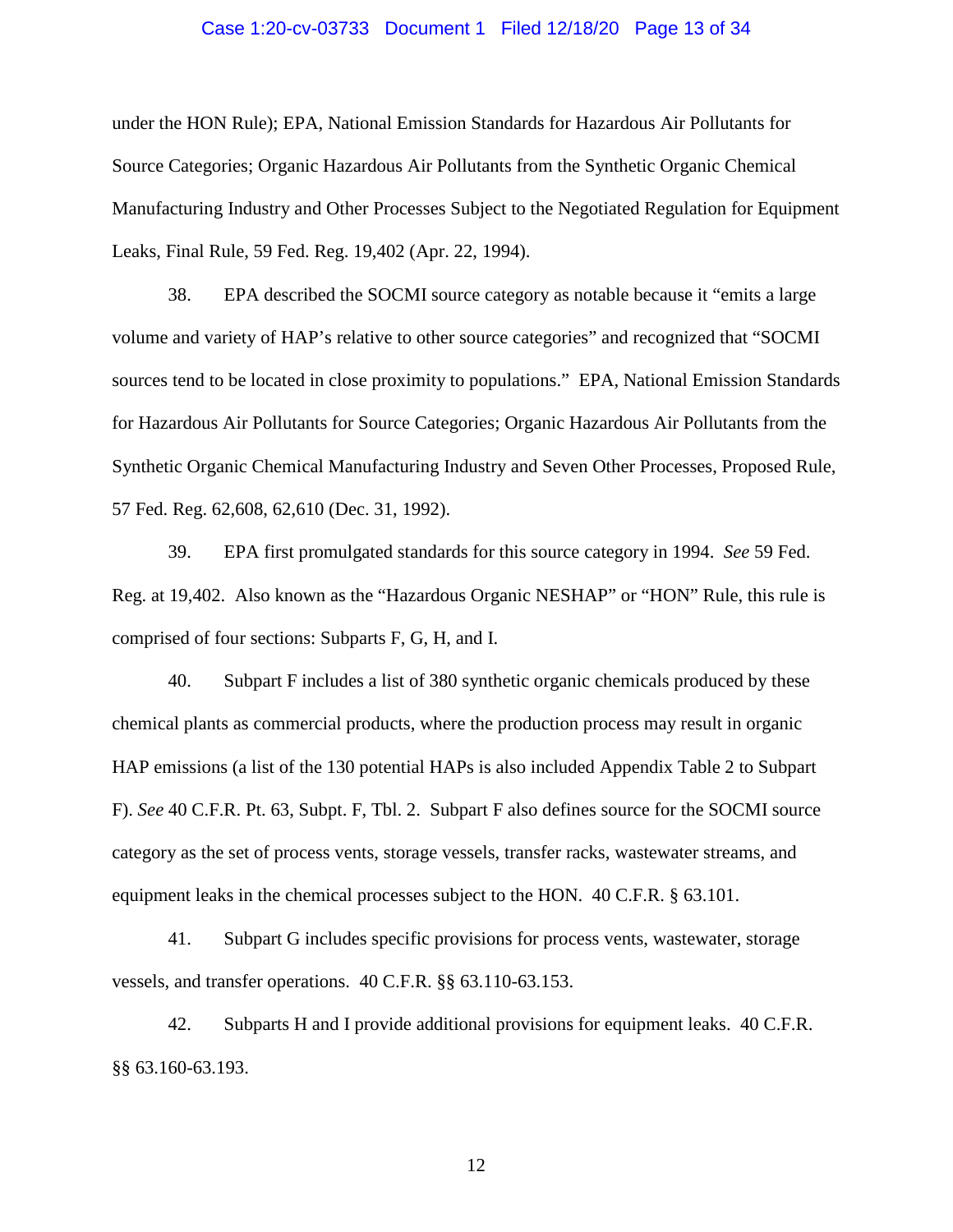# Case 1:20-cv-03733 Document 1 Filed 12/18/20 Page 14 of 34

43. On December 21, 2006, the Administrator reviewed the standards under § 7412(d)(6) and promulgated NESHAP standards under § 7412(d)(2) for the SOCMI source category. EPA, National Emission Standards for Organic Hazardous Air Pollutants from the Synthetic Organic Chemical Manufacturing Industry, 71 Fed. Reg. 76,603 (Dec. 21, 2006) (revising standards for wastewater streams and changing requirements for certain owners or operators and off-site reloading and cleaning operations); 40 C.F.R. §§ 63.100-63.193.

44. Additionally, EPA further amended the equipment leak standards in Subparts G and H of the HON Rule on December 22, 2008. EPA, Alternative Work Practice to Detect Leaks from Equipment, 73 Fed. Reg. 78,199 (Dec. 22, 2008).

45. As a result of the 2006 action, the Administrator was required to "review, and revise as necessary" the standards for the SOCMI source category under  $\S 7412(d)(6)$  by December 21, 2014, *i.e.*, within 8 years.

46. The Administrator did not review and promulgate revisions or promulgate a determination that no revisions were necessary between 2006 and by December 21, 2014.

47. The Administrator has not taken such action since that time.

48. Therefore, the Administrator has violated and is in ongoing violation of his statutory duty under § 7412(d)(6) for the SOCMI source category.

49. As a result of the 2006 promulgation of § 7412(d) standards, the Administrator was also required to assess the remaining health and environmental risks and promulgate residual risk standards under § 7412(f)(2), or promulgate a determination that such standards were not required for the SOCMI source category within eight years, or by December 21, 2014.

50. The 2008 promulgation of § 7412(d) standards also triggered a residual health and environmental risk review duty under  $\S 7412(f)(2)$  within eight years, or by December 22, 2016.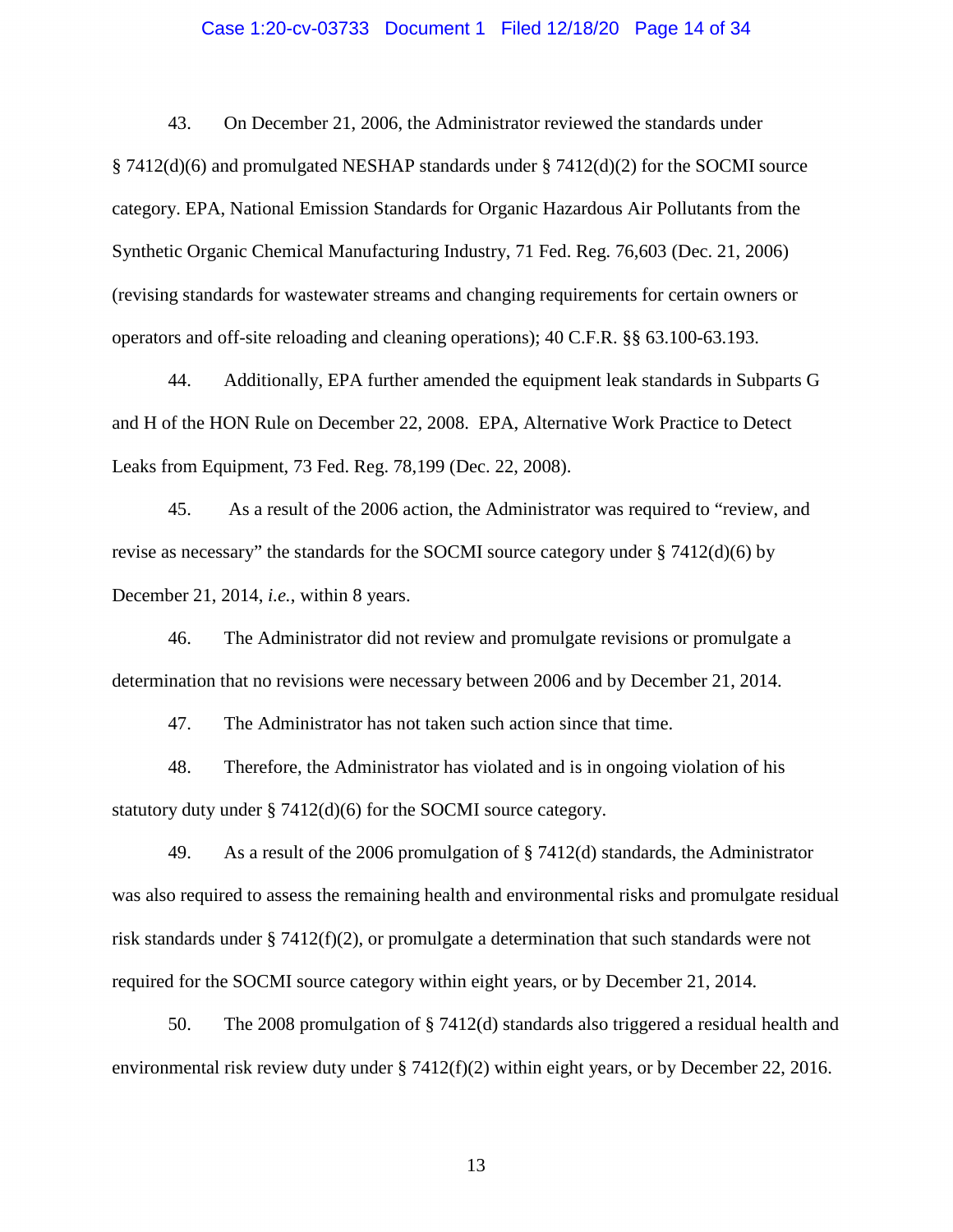# Case 1:20-cv-03733 Document 1 Filed 12/18/20 Page 15 of 34

51. The Administrator did not review and promulgate § 7412(f)(2) standards or

promulgate a determination that no such standards were required between 2006 and the deadlines

of December 21, 2014 or December 22, 2016.

52. The Administrator has not taken such action since that time.

53. Therefore, the Administrator has violated and is in ongoing violation of its

<span id="page-14-0"></span>statutory duty under § 7412(f)(2) for the SOCMI source category.

54. The following Table A lists EPA's overdue nondiscretionary duties under § 7412

to perform air toxics rulemakings for the SOCMI source categories:

|    | Table A: § 112 Source Categories Covered By This Complaint                                                                                                                                                                                                                                                                         |                                                                                                         |                                                            |                                                                    |  |  |  |  |
|----|------------------------------------------------------------------------------------------------------------------------------------------------------------------------------------------------------------------------------------------------------------------------------------------------------------------------------------|---------------------------------------------------------------------------------------------------------|------------------------------------------------------------|--------------------------------------------------------------------|--|--|--|--|
|    | <b>Source Category</b>                                                                                                                                                                                                                                                                                                             | Date Of<br>Promulgation                                                                                 | <b>Deadline For</b><br><b>Action</b><br><b>Pursuant To</b> | <b>Deadline For</b><br><b>Action Pursuant</b><br>To $§ 7412(f)(2)$ |  |  |  |  |
| 1. | <b>National Emission Standards</b>                                                                                                                                                                                                                                                                                                 |                                                                                                         | \$7412(d)(6)                                               | Dec. 21, 2014                                                      |  |  |  |  |
|    | for Organic Hazardous Air<br>Pollutants from the Synthetic<br>Organic Chemical<br>Manufacturing Industry, 59<br>Fed. Reg. 19,454 (codified at<br>40 C.F.R. Pt. 63 Subpt. F, 40<br>C.F.R. $\S$ § 63.100-63.107)                                                                                                                     | Final Rule, 71<br>Fed. Reg. 76,603<br>(Dec. 21, 2006)                                                   | Dec. 21, 2014                                              |                                                                    |  |  |  |  |
| 2. | <b>National Emission Standards</b><br>for Organic Hazardous Air<br>Pollutants from the Synthetic<br>Organic Chemical<br>Manufacturing Industry for<br>Process Vents, Storage<br>Vessels, Transfer Operations,<br>and Wastewater, 59 Fed. Reg.<br>19,468 (codified at 40 C.F.R.<br>Pt. 63, Subpt. G, 40 C.F.R. §§<br>63.110-63.163) | Final Rule, 71<br>Fed. Reg. 76,603<br>(Dec. 21, 2006),<br>and 73 Fed. Reg.<br>78,199 (Dec. 22,<br>2008) | Dec. 21, 2014                                              | Dec. 21, 2014;<br>Dec. 22, 2016                                    |  |  |  |  |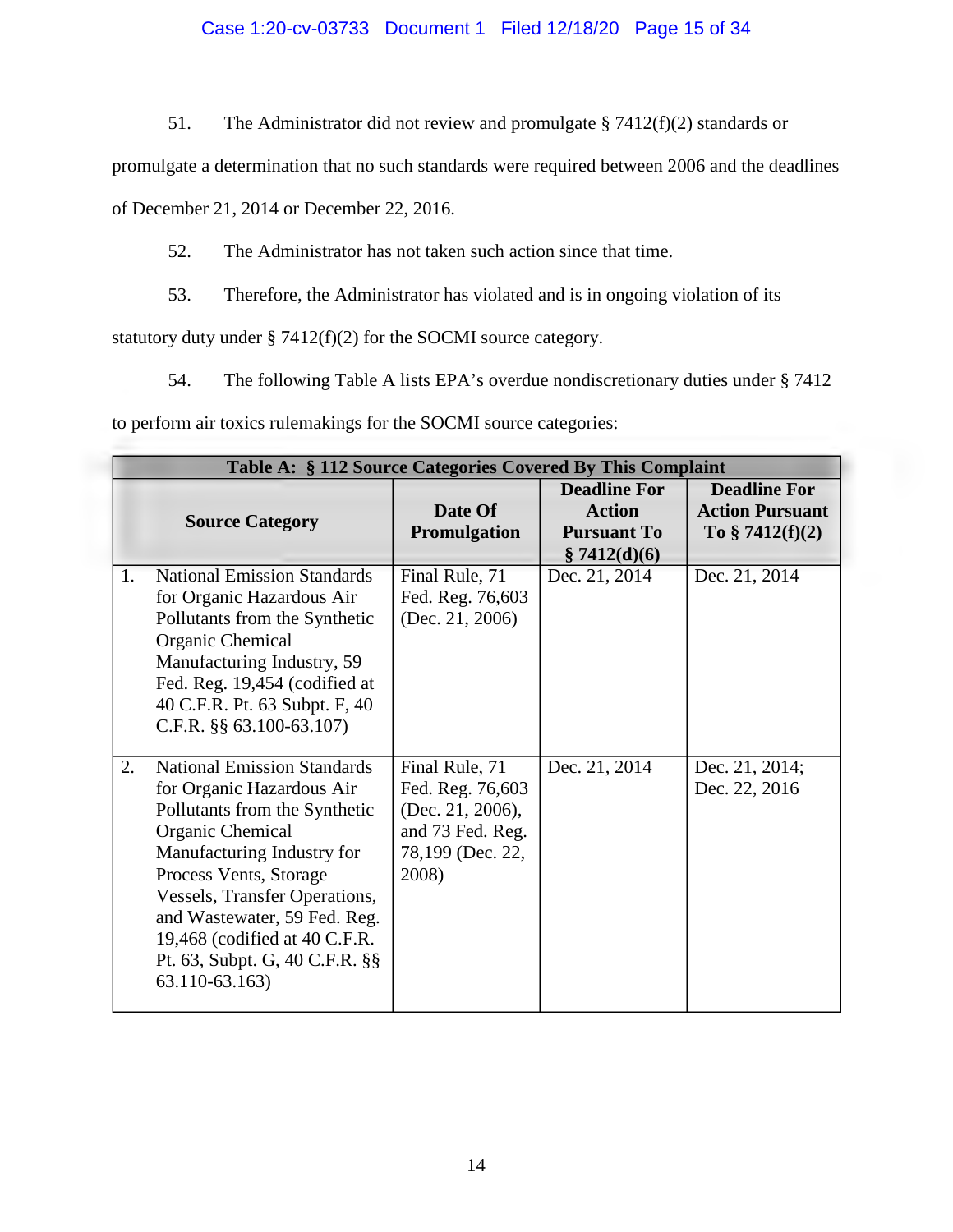| Table A: § 112 Source Categories Covered By This Complaint |                                                                                                                                                                                                                                                                                     |                                                                                                         |                                                                            |                                                                   |  |  |  |
|------------------------------------------------------------|-------------------------------------------------------------------------------------------------------------------------------------------------------------------------------------------------------------------------------------------------------------------------------------|---------------------------------------------------------------------------------------------------------|----------------------------------------------------------------------------|-------------------------------------------------------------------|--|--|--|
|                                                            | <b>Source Category</b>                                                                                                                                                                                                                                                              | Date Of<br>Promulgation                                                                                 | <b>Deadline For</b><br><b>Action</b><br><b>Pursuant To</b><br>\$7412(d)(6) | <b>Deadline For</b><br><b>Action Pursuant</b><br>To $$7412(f)(2)$ |  |  |  |
| 3.                                                         | <b>National Emission Standards</b><br>for Organic Hazardous Air<br>Pollutants for Equipment<br>Leaks, 59 Fed. Reg. 19,568<br>(codified at 40 C.F.R. Pt. 63,<br>Subpt. H, 40 C.F.R. §§<br>63.160-63.183)                                                                             | Final Rule, 71<br>Fed. Reg. 76,603<br>(Dec. 21, 2006),<br>and 73 Fed. Reg.<br>78,199 (Dec. 22,<br>2008) | Dec. 21, 2014                                                              | Dec. 21, 2014;<br>Dec. 22, 2016                                   |  |  |  |
| $\overline{4}$ .                                           | <b>National Emission Standards</b><br>for Organic Hazardous Air<br>Pollutants for Certain<br>Processes Subject to the<br><b>Negotiated Regulation for</b><br>Equipment Leaks, 59 Fed.<br>Reg. 19,587 (codified at 40)<br>C.F.R Pt. 63, Subpt. I, 40<br>C.F.R. $\S$ § 63.190-63.193) | Final Rule, 71<br>Fed. Reg. 76,603<br>(Dec. 21, 2006)                                                   | Dec. 21, 2014                                                              | Dec. 21, 2014                                                     |  |  |  |

# **Overdue EPA Nondiscretionary Duties under § 7411**

55. The SOCMI sources also emit other types of pollutants, including volatile organic compounds, which are regulated under § 7411 of the Clean Air Act. *See, e.g.*, EPA, Standards of Performance for Equipment Leaks of VOC in the Synthetic Organic Chemicals Manufacturing Industry, Final Rule, 72 Fed. Reg. 64,860, 64,864 (Nov. 16, 2007) (40 C.F.R. Pt. 60 Subpts. VV and VVa).

56. The Administrator has promulgated standards of performance for four categories of new stationary SOCMI sources.

57. In particular, EPA promulgated NSPS for Air Oxidation Processes, 40 C.F.R. Pt. 60 Subpt. III, 40 C.F.R. §§ 60.610-60.618; Distillation Operations, 40 C.F.R. Pt. 60 Subpt. NNN, 40 C.F.R. §§ 60.660-60.668; and Reactor Processes, 40 C.F.R. Pt. 60 Subpt. RRR, 40 C.F.R.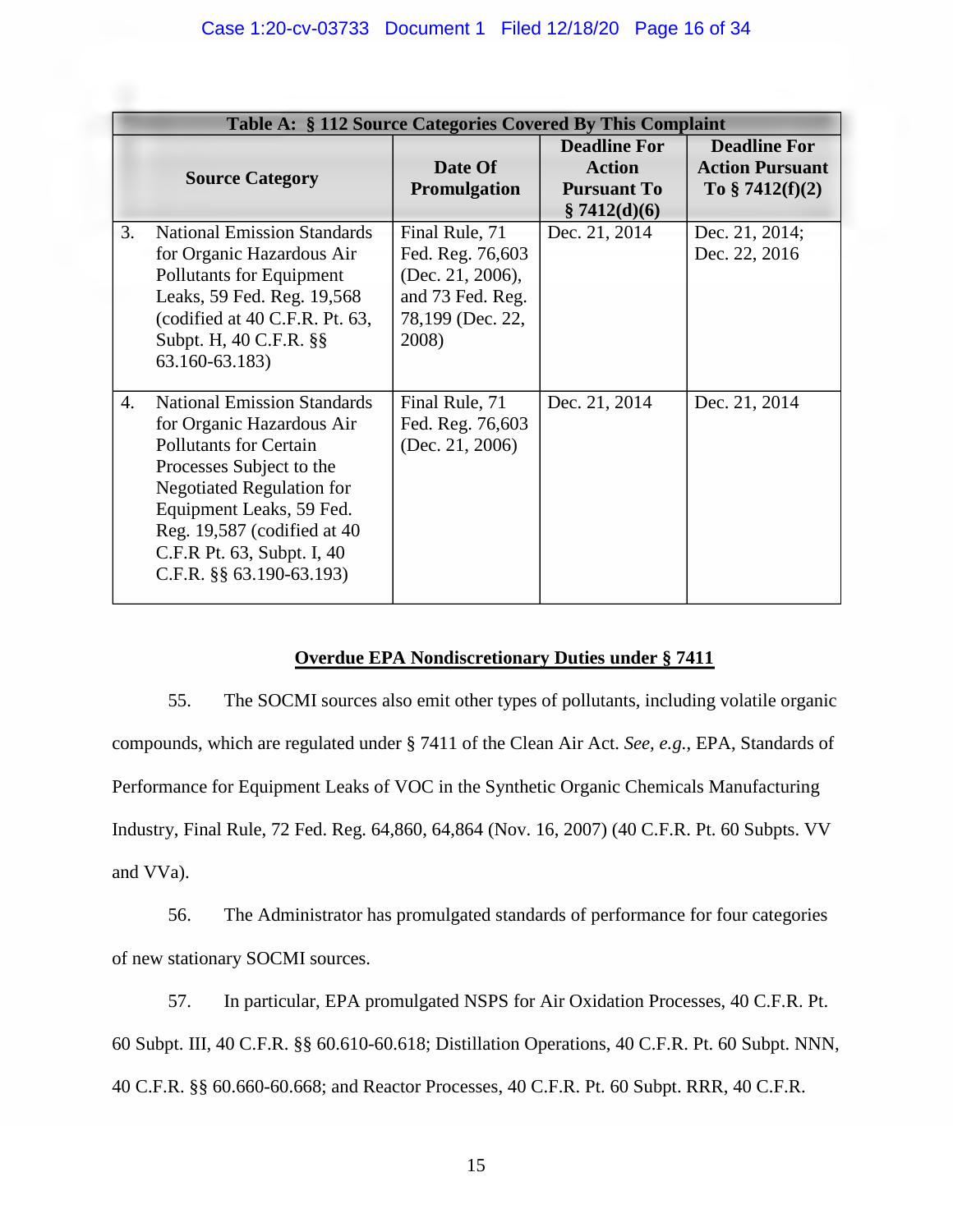### Case 1:20-cv-03733 Document 1 Filed 12/18/20 Page 17 of 34

§§ 60.700-60.708, on December 14, 2000. EPA, Consolidated Federal Air Rule; Synthetic Organic Chemical Manufacturing Industry, 65 Fed. Reg. 78,275 (Dec. 14, 2000).

58. EPA promulgated standards of performance for Equipment Leaks, 40 C.F.R. Pt. 60 Subpts. VV-VVa, 40 C.F.R. §§ 60.480-60.489, 60.480a.-60.489a, on November 16, 2007. 72 Fed. Reg. 64,860.

59. The Administrator was required to "review and, if appropriate, revise such standards" under § 7411(b), or promulgate a determination that such standards were not appropriate, for the SOCMI source categories regulated in Subparts III, NNN, and RRR within eight years, or by December 14, 2008.

60. The Administrator was required to take final action to fulfill his § 7411(b) duties for the SOCMI stationary source categories regulated in Subparts VV-VVa by November 16, 2015.

61. The Administrator did not review and revise the SOCMI NSPS for Subparts III, NNN, and RRR nor promulgate a determination that no revisions were necessary by the deadline of December 14, 2008.

62. The Administrator did not review and revise the SOCMI NSPS for Subparts VV-VVa nor promulgate a determination that no revisions were necessary by the deadline of November 16, 2015.

<span id="page-16-0"></span>63. Therefore, EPA has violated and is in ongoing violation of its statutory duties under § 7411(b) as summarized in Table B, below: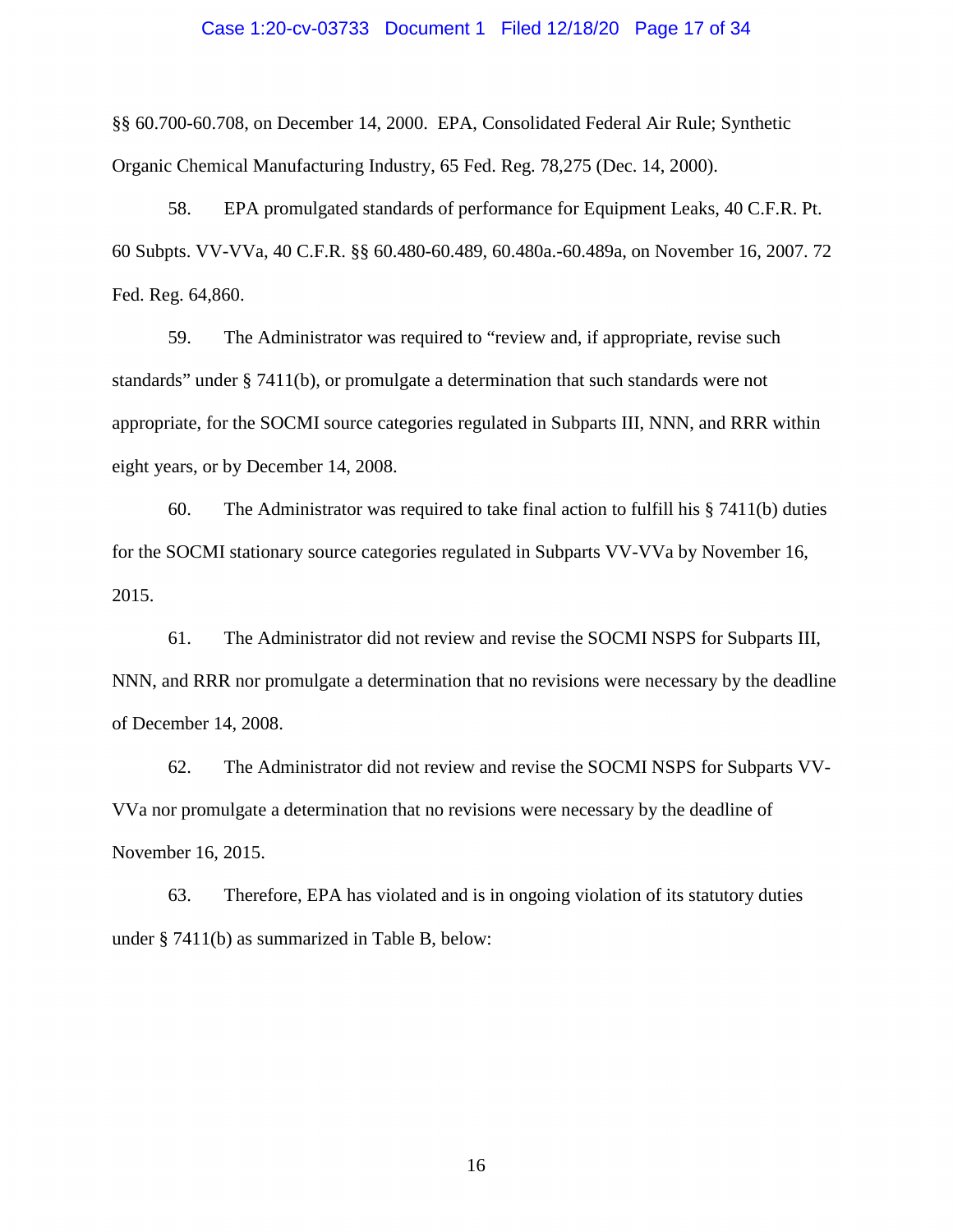| Table B: § 111 Source Categories Covered By This Complaint |                                                                                                                                                              |                                |                                                                            |  |  |  |
|------------------------------------------------------------|--------------------------------------------------------------------------------------------------------------------------------------------------------------|--------------------------------|----------------------------------------------------------------------------|--|--|--|
|                                                            | <b>Source Category</b>                                                                                                                                       | Date Of<br><b>Promulgation</b> | <b>Deadline For</b><br><b>Action</b><br><b>Pursuant To</b><br>\$7411(b)(1) |  |  |  |
| 1.                                                         | SOCMI Air Oxidation Unit Processes, 65 Fed. Reg.<br>78,275 (codified at 40 C.F.R. Pt. 60 Subpt. III, 40<br>C.F.R. $\S$ § 60.610-60.618)                      | Dec. 14, 2000                  | Dec. 14, 2008                                                              |  |  |  |
| 2.                                                         | SOCMI Distillation, 65 Fed. Reg. 78,275 (codified<br>at 40 C.F.R. Pt. 60 Subpt. NNN, 40 C.F.R.<br>$\S$ § 60.660-60.668)                                      | Dec. 14, 2000                  | Dec. 14, 2008                                                              |  |  |  |
| 3.                                                         | SOCMI Reactor Processes, 65 Fed. Reg. 78,275<br>(codified at 40 C.F.R. Pt. 60 Subpt. RRR, 40 C.F.R.<br>$\S$ § 60.700-60.708)                                 | Dec. 14, 2000                  | Dec. 14, 2008                                                              |  |  |  |
| 4.                                                         | SOCMI Equipment Leaks, 72 Fed. Reg. 64,860<br>(codified at 40 C.F.R. Pt. 60 Subpt. VV-VVa, 40<br>C.F.R. §§ 60.480- 60.489, 40 C.F.R. § 60.480a.-<br>60.489a) | Nov. 16, 2007                  | Nov. 16, 2015                                                              |  |  |  |

64. In regard to each of the § 7412 and § 7411 obligations described in ¶¶ [37-](#page-11-0)[64,](#page-16-0)

above, EPA has failed to act and is in continuing violation of each of these obligations and

therefore has failed to perform a nondiscretionary duty within the meaning of § 304 of the Act.

42 U.S.C. § 7604(a)(2).

# **Health Effects of Chemical Plants' Air Pollution**

65. There are about 315 existing SOCMI chemical plants regulated by the HON

Rule. $2$ 

<span id="page-17-0"></span> $\overline{a}$  $2$  Lists created by searching EPA's ECHO website for sources listed as major sources regulated under MACT Subparts F, G, H, and/or I. *See* EPA, Enforcement and Compliance History Online (ECHO), [https://echo.epa.gov/.](https://echo.epa.gov/)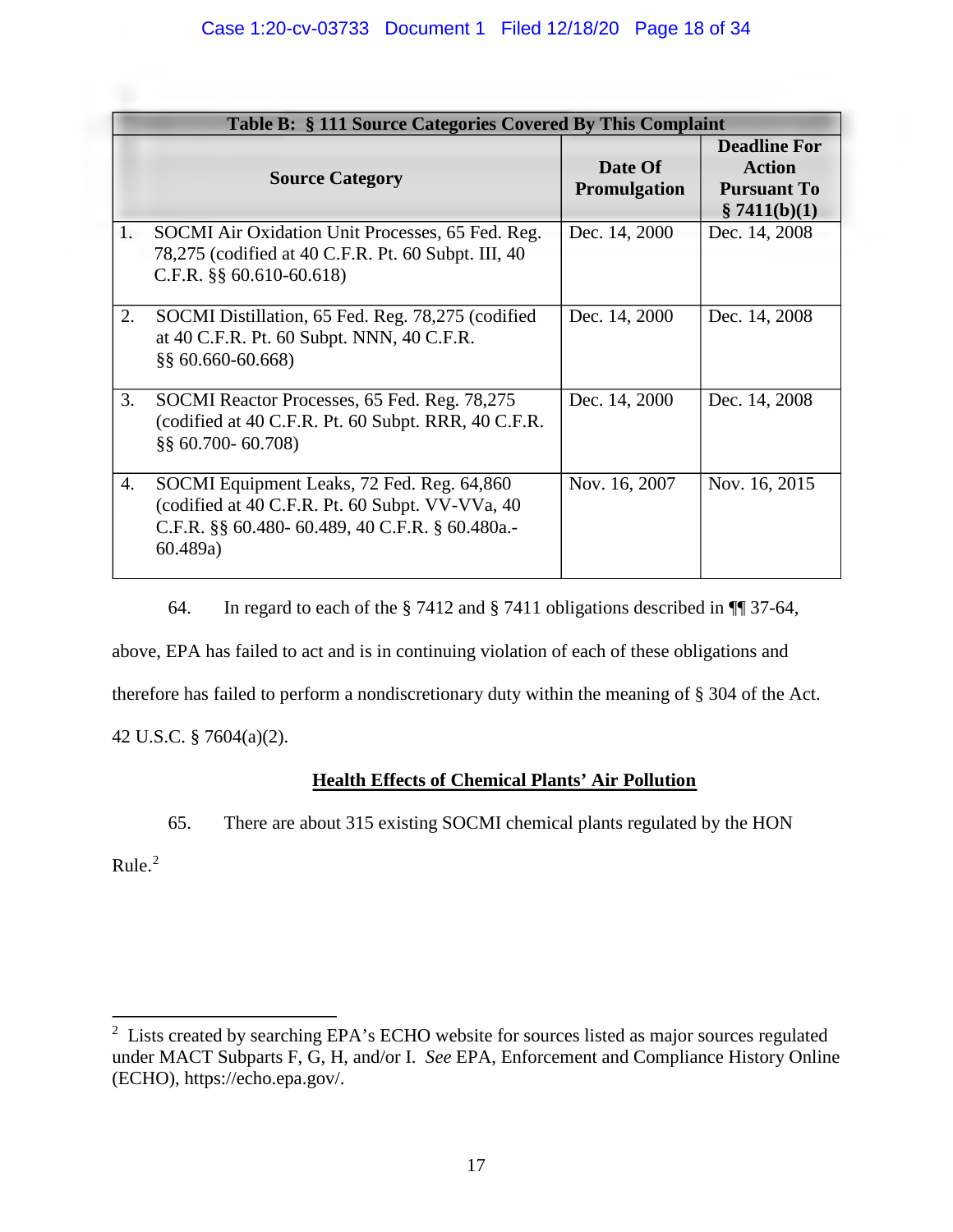# Case 1:20-cv-03733 Document 1 Filed 12/18/20 Page 19 of 34

66. There are an additional about 255 chemical plants regulated by the SOCMI NSPS.[3](#page-18-0)

67. The petrochemical industry has planned many new or expanded plants to begin operation between now and 2025, particularly in Texas and Louisiana, which will emit substantial amounts of greenhouse gases and cause severe local pollution.<sup>[4](#page-18-1)</sup> One such example is the massive Formosa Plastics petrochemical complex in St. James, Louisiana, which includes SOCMI units.

68. Hazardous air pollutants emitted by SOCMI sources can cause serious acute and chronic human health effects, including cancer, difficulty breathing, immune, developmental impacts, and other harm.<sup>[5](#page-18-2)</sup>

69. EPA has long recognized that carcinogens have no safe level of human exposure and cancer risk is additive.

70. Prenatal exposure to carcinogens and other air pollutants and exposure during early childhood increases an individual's lifetime cancer and other health risks due to greater vulnerability to harm from pollution during early stages of development.

<span id="page-18-1"></span><sup>4</sup> EIP, Greenhouse Gases from Oil, Gas, and Petrochemical Production: Fracking Boom Fuels Rise in Greenhouse Gases and Health-Damaging Pollutants 6-7, 24 (Jan. 8, 2020), [https://www.environmentalintegrity.org/wp-content/uploads/2020/01/Greenhouse-Gases-from-](https://www.environmentalintegrity.org/wp-content/uploads/2020/01/Greenhouse-Gases-from-Oil-Gas-and-Petrochemical-Production.pdf)[Oil-Gas-and-Petrochemical-Production.pdf](https://www.environmentalintegrity.org/wp-content/uploads/2020/01/Greenhouse-Gases-from-Oil-Gas-and-Petrochemical-Production.pdf) (as well as Ohio, Pennsylvania, and West Virginia); EIP, Plastics Pollution on the Rise: Growth of Houston-Area Plastics Industry Threatens Air

Quality and Public Safety 4-5, 16 (Sep. 2019), [https://environmentalintegrity.org/wp](https://environmentalintegrity.org/wp-content/uploads/2019/09/Plastics-Pollution-on-the-Rise-report-final.pdf)[content/uploads/2019/09/Plastics-Pollution-on-the-Rise-report-final.pdf.](https://environmentalintegrity.org/wp-content/uploads/2019/09/Plastics-Pollution-on-the-Rise-report-final.pdf)

 $\overline{a}$ 

<span id="page-18-0"></span><sup>&</sup>lt;sup>3</sup> Lists created by searching EPA's ECHO website for sources listed as major sources regulated under NSPS Subparts III, NNN, RRR, VV, and/or VVa. *Id.*

<span id="page-18-2"></span><sup>&</sup>lt;sup>5</sup> EPA, Integrated Risk Inhalation System (IRIS) Assessments,

[https://iris.epa.gov/AtoZ/?list\\_type=alpha](https://iris.epa.gov/AtoZ/?list_type=alpha) (last visited Dec. 7, 2020) (noting status of carcinogen for many HAPs emitted by SOCMI facilities, including 1,3-Butadiene, Acrylamide, Ethylene Oxide, and Chloroform).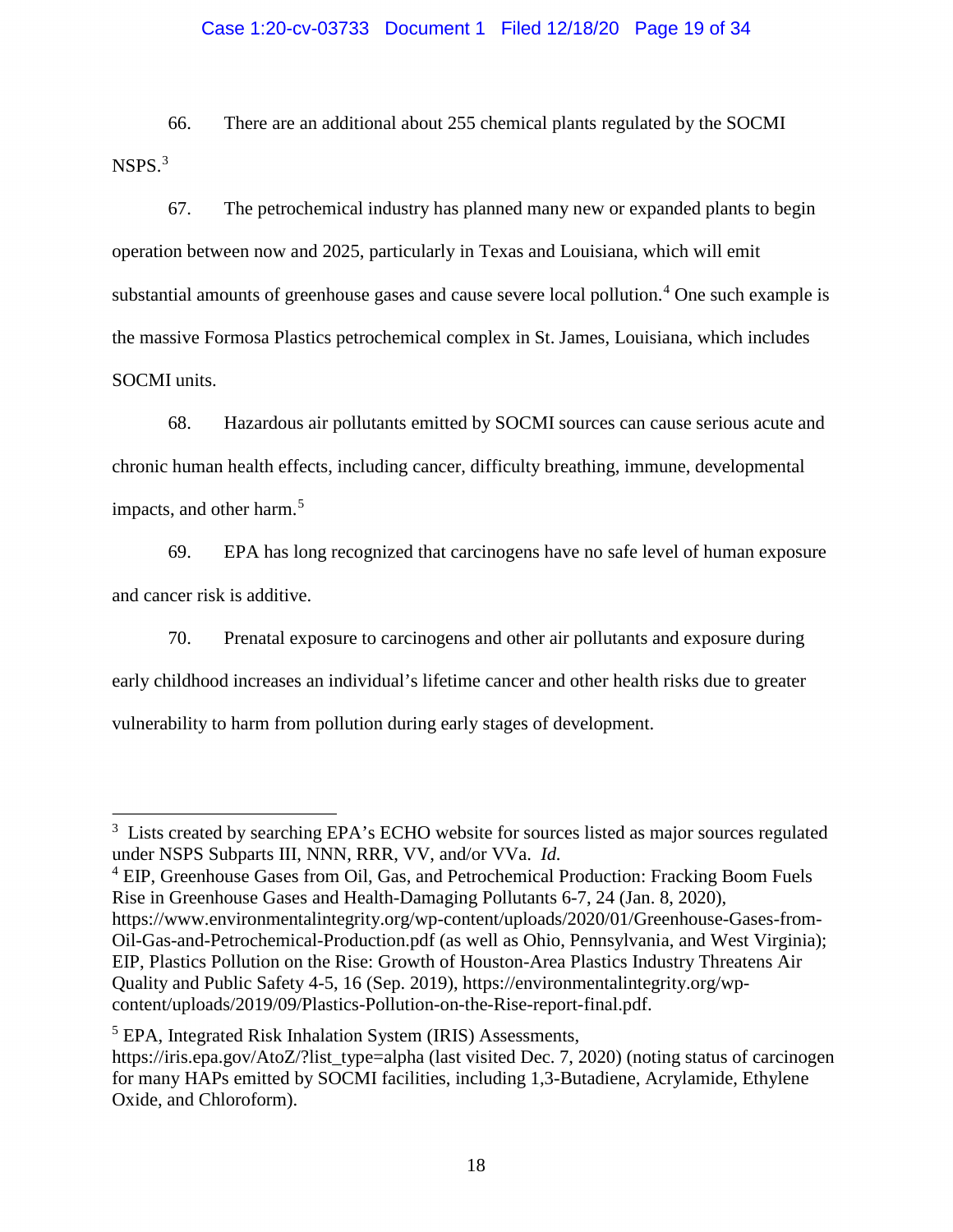# Case 1:20-cv-03733 Document 1 Filed 12/18/20 Page 20 of 34

71. Socioeconomic disparities and related stressors increase vulnerability to carcinogenic and other toxic exposures.

72. One highly potent carcinogen emitted by SOCMI facilities is ethylene oxide.

73. In 2016, EPA scientists in the Integrated Risk Information System (IRIS) determined that this pollutant has a risk value that is 30 times more potent than previously known and elevated this pollutant from a probable carcinogen to one known to be carcinogenic to humans.

74. Applying that new, higher cancer risk value along with other current cancer risk information in the 2018 National Air Toxics Assessment showed that there are community hot spots for cancer risk – places where cancer risk is higher than EPA's own benchmark of presumed unacceptable cancer risk. [6](#page-19-0)

75. Due to the results of this assessment, EPA announced that it is "working with industry, and state, local and tribal air agencies to address this chemical."<sup>[7](#page-19-1)</sup> EPA's web page lists the SOCMI/HON Rule as one that regulates ethylene oxide-emitting sources that EPA states it plans to review to address the health threats.

76. EPA's Office of Inspector General advised EPA to communicate with communities exposed to ethylene oxide-emitting chemical plants, including some that are SOCMI sources that EPA identified as "high-priority" due to the health risks. EPA OIG Report

 $\overline{a}$ 

<span id="page-19-0"></span><sup>6</sup> EPA, 2014 National Air Toxics Assessment (NATA) (Aug. 2018),

[https://www.epa.gov/national-air-toxics-assessment/2014-national-air-toxics-assessment;](https://www.epa.gov/national-air-toxics-assessment/2014-national-air-toxics-assessment) *see also* Sharon Lerner, *A Tale of Two Toxic Cities: The EPA's Bungled Response to an Air Pollution Crisis Exposes a Toxic Racial Divide*, The Intercept (Feb. 24, 2019), <https://theintercept.com/2019/02/24/epa-response-air-pollution-crisis-toxic-racial-divide/> (providing list of 108 cancer risk hot spots).

<span id="page-19-1"></span><sup>&</sup>lt;sup>7</sup> EPA, Hazardous Air Pollutants: Ethylene Oxide, [https://www.epa.gov/hazardous-air](https://www.epa.gov/hazardous-air-pollutants-ethylene-oxide)[pollutants-ethylene-oxide](https://www.epa.gov/hazardous-air-pollutants-ethylene-oxide) (last viewed Dec. 16, 2020).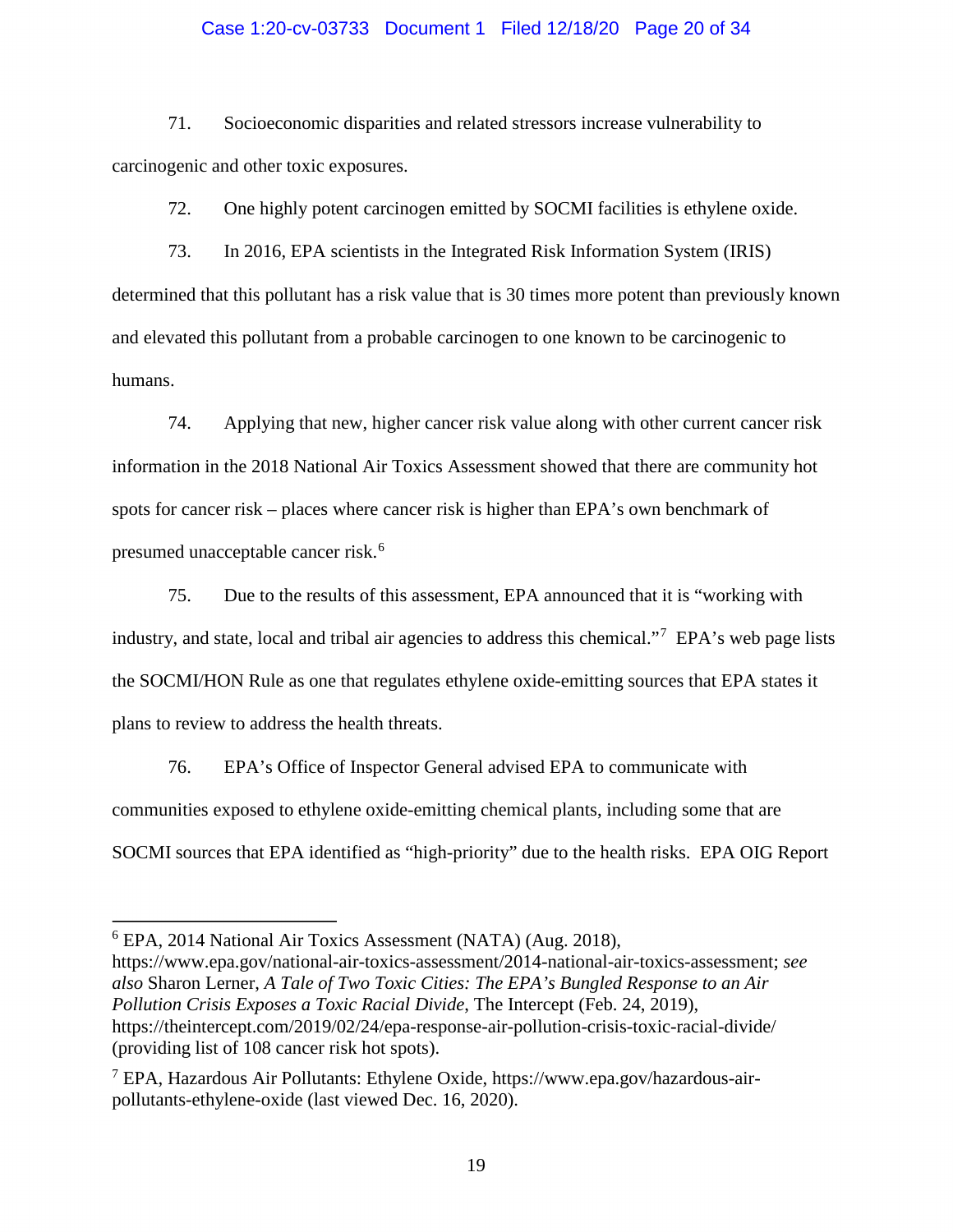# Case 1:20-cv-03733 Document 1 Filed 12/18/20 Page 21 of 34

No. 20-N-0128 at 5 & App. A (Mar. 31, 2020), [https://www.epa.gov/office-inspector](https://www.epa.gov/office-inspector-general/report-management-alert-prompt-action-needed-inform-residents-living-near)[general/report-management-alert-prompt-action-needed-inform-residents-living-near.](https://www.epa.gov/office-inspector-general/report-management-alert-prompt-action-needed-inform-residents-living-near)

77. In May 2019, the National Environmental Justice Advisory Council ("NEJAC") submitted advice to EPA to provide information to communities regarding, and to review and strengthen, the HON Rule for SOCMI sources, due to the high health threats from ethylene oxide. NEJAC, Letter to Andrew Wheeler, EPA Admin. at 4 (May 3, 2019), [https://www.epa.gov/sites/production/files/2019-08/documents/nejac-letter-ethylene\\_oxide-may-](https://www.epa.gov/sites/production/files/2019-08/documents/nejac-letter-ethylene_oxide-may-3-2019-final.pdf)[3-2019-final.pdf.](https://www.epa.gov/sites/production/files/2019-08/documents/nejac-letter-ethylene_oxide-may-3-2019-final.pdf)

78. In July 2019, EPA responded to the NEJAC's letter, stating that: "Addressing this chemical [ethylene oxide] is a high priority for the [EPA]" and that EPA was "evaluating possible schedules" for all of the ethylene oxide-emitting source categories, including SOCMI. EPA, Letter to Richard Moore, Chair of NEJAC at 1 (July 19, 2019),

[https://www.epa.gov/sites/production/files/2019-08/documents/nejac\\_final\\_epa-response](https://www.epa.gov/sites/production/files/2019-08/documents/nejac_final_epa-response-ethylene-oxide-letter.pdf)[ethylene-oxide-letter.pdf.](https://www.epa.gov/sites/production/files/2019-08/documents/nejac_final_epa-response-ethylene-oxide-letter.pdf)

79. Breathing certain SOCMI-emitted pollutants can also cause other kinds of chronic, long-term harm, such as damage to the liver and kidneys; respiratory issues; degeneration of the nervous system; degeneration of the immune system; and developmental and reproductive harms, including birth defects, ovarian damage, and developmental delay.

80. In addition, breathing some of these pollutants can cause severe or acute harm from short-term exposure, such as difficulty breathing or decline in neurobehavioral performance.

81. Some of the hazardous air pollutants emitted from the SOCMI sources persist in the environment or bioaccumulate.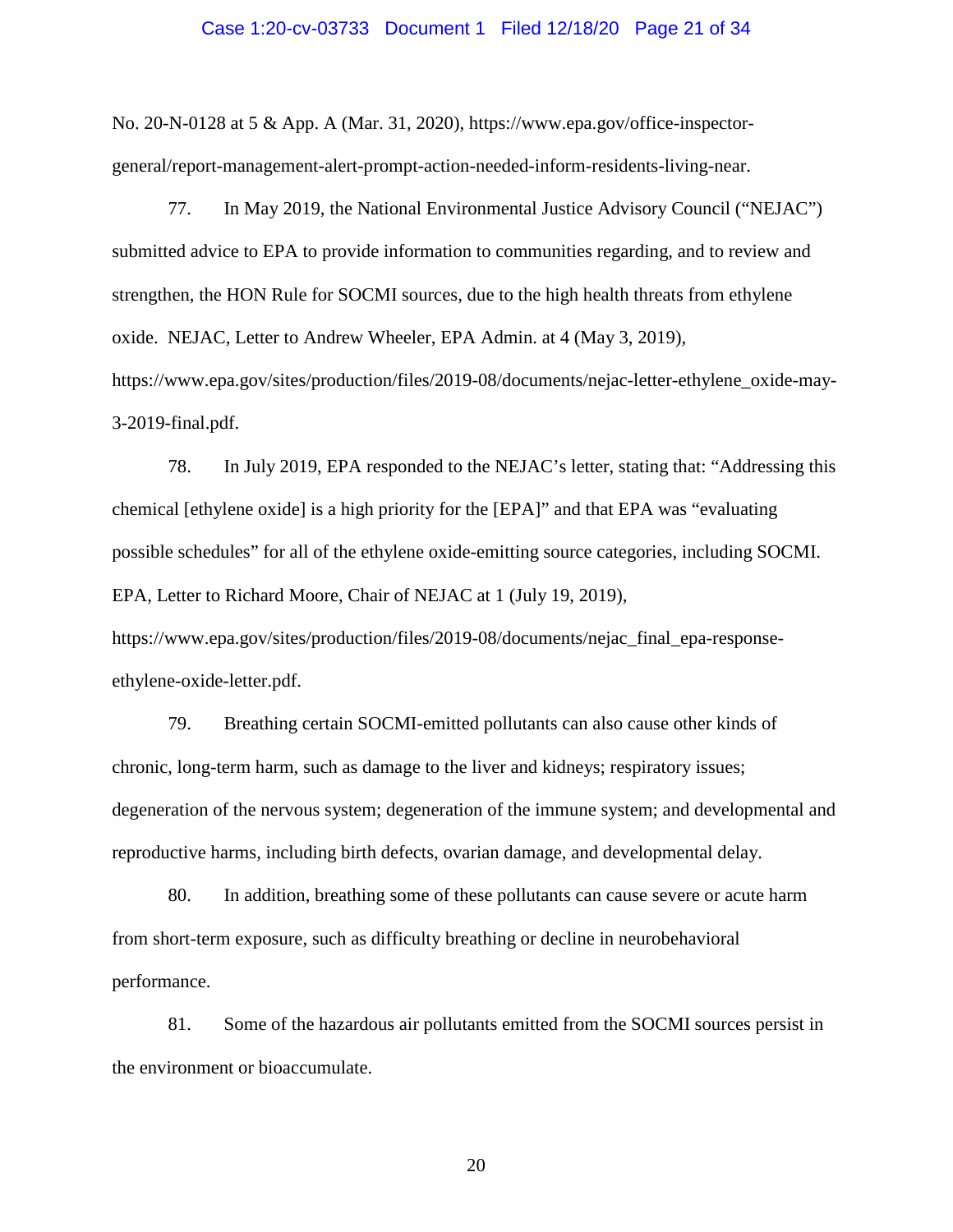# Case 1:20-cv-03733 Document 1 Filed 12/18/20 Page 22 of 34

82. People who eat locally grown fish or vegetables, and children playing on the playground who put their hands to their mouths ingest chemical plants' pollution after it deposes in water or soil, as an additional pathway of toxic exposure.

83. People living near multiple SOCMI plants are not only exposed to multiple sources, but also to multiple pollutants, and through multiple routes of exposure.

84. In addition, EPA has found that volatile organic compounds, emitted by SOCMI plants, are precursors to the formation of ozone in the ambient air.

85. Ambient ozone can cause or worsen asthma attacks, lung inflammation, reduction of lung function, respiratory symptoms (*e.g.*, cough, chest pain, throat and nose irritation), and increase lung permeability.

86. Both short-term and long-term exposure to ozone is associated with increased hospitalizations and deaths from respiratory causes. *See* EPA, National Ambient Air Quality Standards for Ozone, 80 Fed. Reg. 65,292, 65,307-08 (Oct. 26, 2015).

87. As EPA has repeatedly recognized, children are especially vulnerable to the harmful effects of ozone, including asthma. *See, e.g.*, *id.* at 65,310/3, 65,446/1. Asthma-related hospitalizations and deaths are elevated among children, particularly among Black children. EPA, Ozone NAAQS, Final Rule, 62 Fed. Reg. 38,856, 38,864 (July 18, 1997). In fact, "Black children are two times as likely to be hospitalized for asthma and are four times as likely to die from asthma as White children." EPA, *Children's Environmental Health Disparities: Black and African American Children and Asthma* 3, [https://www.epa.gov/sites/production/files/2014-](https://www.epa.gov/sites/production/files/2014-05/documents/hd_aa_asthma.pdf) [05/documents/hd\\_aa\\_asthma.pdf](https://www.epa.gov/sites/production/files/2014-05/documents/hd_aa_asthma.pdf) (accessed December 11, 2020).

88. EPA has found that ozone can also damage vegetation including forests, commercial trees, and agricultural crops, and result in damage to ecosystems.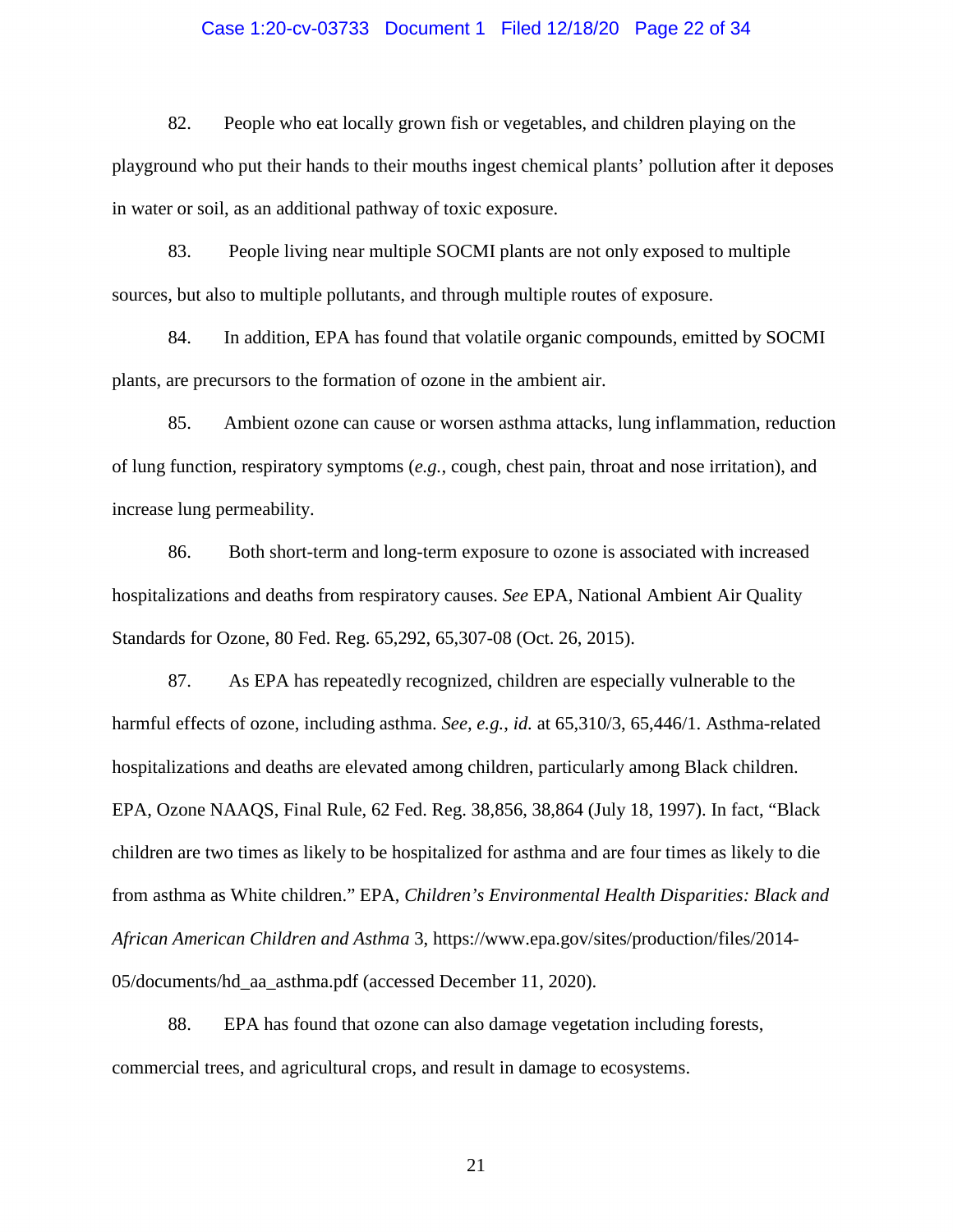# Case 1:20-cv-03733 Document 1 Filed 12/18/20 Page 23 of 34

89. Some communities currently out of attainment with EPA's National Ambient Air Quality Standards for Ozone due to unhealthy air quality include one or more SOCMI plants, including about eighty such facilities in the Houston-Galveston-Brazoria, Texas nonattainment area alone. *See* EPA, Current Nonattainment Counties for All Criteria Pollutants (updated Nov. 30, 2020), [https://www3.epa.gov/airquality/greenbook/ancl.html.](https://www3.epa.gov/airquality/greenbook/ancl.html)

90. There are some emission points and emissions in the SOCMI source categories that are uncontrolled by the existing HON Rule.

91. For example, there are currently "no control" standards for sources such as certain process vents, storage vessels, transfer racks, and wastewater streams categorized as "group 2 emission points." 59 Fed. Reg. at 19,403, 19,405 ("controls are not required for Group 2 emission points").

92. Communities near SOCMI plants are also exposed to spikes in dangerous pollution from uncontrolled releases during upsets and malfunctions.

93. The existing HON Rule and SOCMI NSPS contain exemptions from the standards for air pollution releases during "startup, shutdown, or malfunction" (SSM) periods. *See, e.g.*, 40 C.F.R. § 63.102(a)(1) (providing that standards "shall apply at all times except during periods of start-up or shutdown . . . , [or] malfunction"); *see also e.g.*, 40 C.F.R. § 60.482- 1(e) (exempting equipment in VOC service only "during process malfunctions"); 40 C.F.R. § 65.3 (alternative compliance option incorporated into NSPS).

94. The D.C. Circuit held this type of exemption is unlawful because air emission standards must be "continuous" and "apply at all times." *Sierra Club*, 551 F.3d at 1028 (citing 42 U.S.C.  $\S$  7602(k)).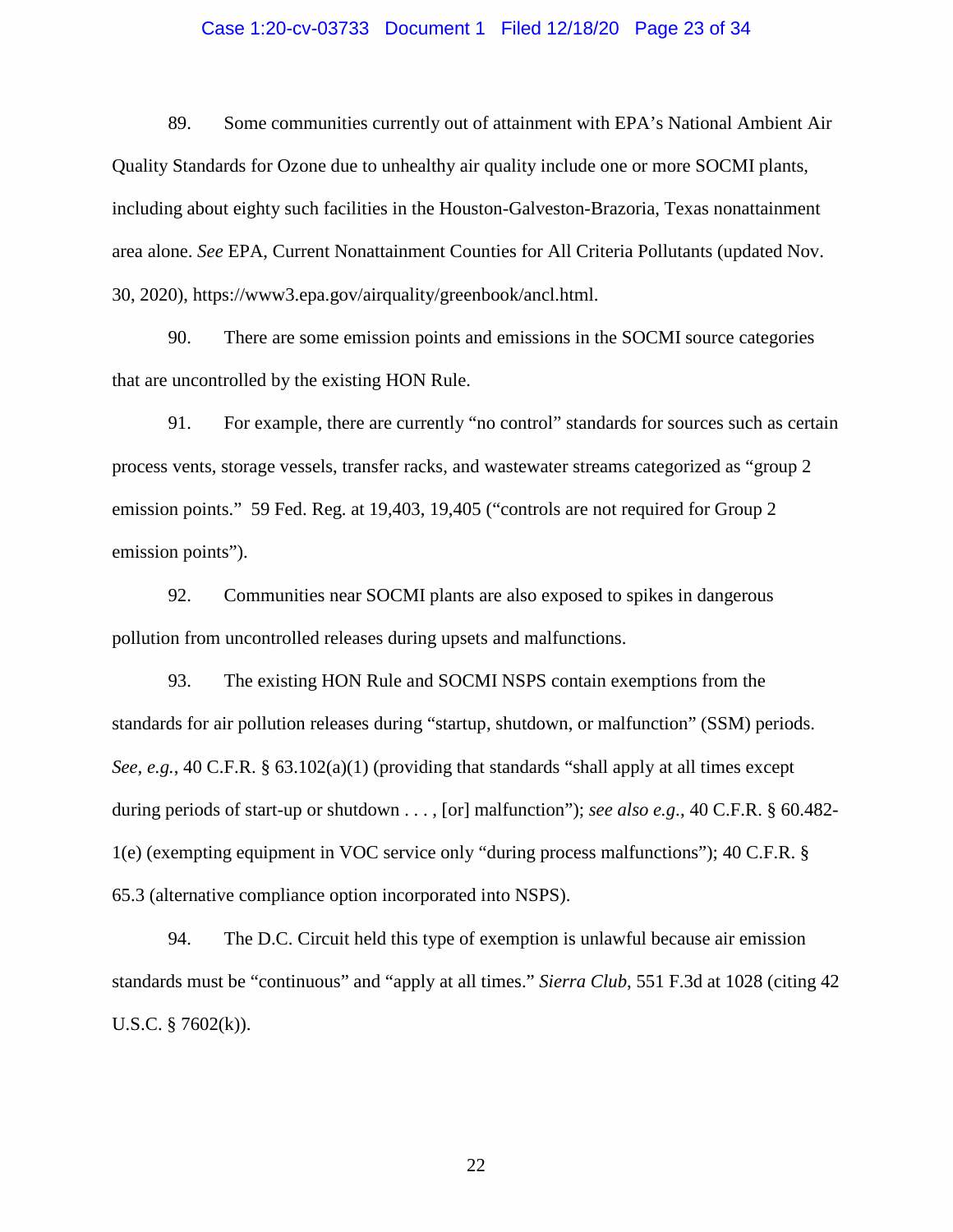# Case 1:20-cv-03733 Document 1 Filed 12/18/20 Page 24 of 34

95. EPA has not revised the standards to remove the startup, shutdown, malfunction exemptions from the NESHAP or NSPS for SOCMI chemical plants.

96. These exemptions for SOCMI facilities are particularly harmful in the hurricaneprone areas like the Gulf of Mexico, where communities face the double burden of a storm plus harmful air pollution and even disasters like fires and explosions.<sup>[8](#page-23-0)</sup>

# **Revision Rulemakings**

97. The existing §§ 7411 and 7412 regulations for SOCMI chemical plants and units contain outdated provisions that EPA would likely be required to revise and strengthen in the overdue rulemakings – such that these rulemakings would likely lead to reductions in air pollution and the avoidance or reduction of exposure to such pollution for people living near these sources.

98. For example, in the overdue § 7412(d)(6) review, EPA would be required to set limits on all currently uncontrolled HAP emissions from the HON/SOCMI source category, and to remove the unlawful exemptions the current rules contain for excess emissions during startup shutdown, and malfunction periods. *See LEAN*, 955 F.3d at 1096; *Sierra Club*, 551 F.3d at 1027-28.

99. EPA would also be required to "tak[e] into account developments," 42 U.S.C. § 7412(d)(6), such as fenceline monitoring and corrective action for fugitive air emissions of benzene, which EPA has put in place at a similar source – petroleum refineries – as a way of assuring compliance with the emission standards. EPA, Petroleum Refinery Sector Risk and

<span id="page-23-0"></span><sup>8</sup> *See, e.g.*, EIP, *Preparing for the Next Storm: Learning from the Man-Made Environmental Disasters that Followed Hurricane Harvey* (Aug. 16, 2018), [https://environmentalintegrity.org/wp-content/uploads/2018/08/Hurricane-Harvey-Report-](https://environmentalintegrity.org/wp-content/uploads/2018/08/Hurricane-Harvey-Report-8.16.18-final.pdf)[8.16.18-final.pdf.](https://environmentalintegrity.org/wp-content/uploads/2018/08/Hurricane-Harvey-Report-8.16.18-final.pdf)

 $\overline{a}$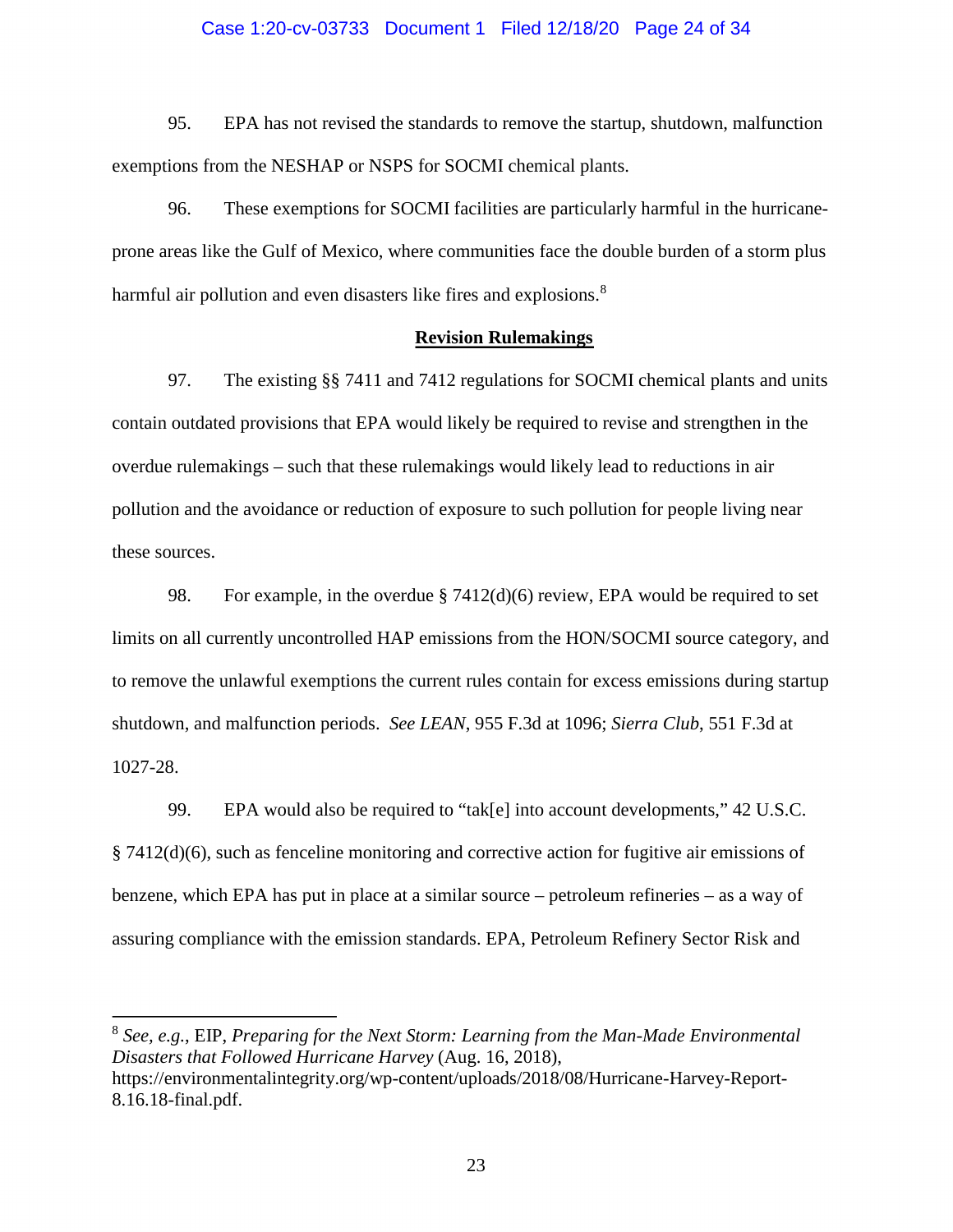# Case 1:20-cv-03733 Document 1 Filed 12/18/20 Page 25 of 34

Technology Review and New Source Performance Standards, 80 Fed. Reg. 75,178 (Dec. 1, 2015).

100. Further, both the  $\S 7412$  HON Rule regulating SOCMI sources<sup>[9](#page-24-0)</sup> and the  $\S 7411$ NSPS standards for SOCMI facilities<sup>[10](#page-24-1)</sup> incorporate EPA's general flare standards under 40 C.F.R. § 63.11 and 40 C.F.R. § 60.18, respectively, which are outdated and also decades overdue for review.

101. On multiple occasions, EPA has recognized that the general flare standards under 40 C.F.R. § 63.11 and 40 C.F.R. § 60.18 are outdated, leading to the operation of flares with poor destruction efficiency, and require revision.

102. In recent rulemakings for similar chemical and petrochemical source categories, EPA promulgated rules which set out specific revisions that improved flare operational and monitoring requirements in part, and these show some of the essential revisions EPA would likely find necessary after performing its statutorily required reviews under § 7411(b),  $§ 7412(d)(6)$ , and  $§ 7412(f)(2)$ .

103. Developments have also occurred in leak detection and repair and other types of pollution controls that can achieve lower levels of emissions from SOCMI chemical plants and would be methods EPA would likely consider in the overdue §§ 7412(d)(6), 7411, and

 $7412(f)(2)$  rulemakings.

 $\overline{a}$ 

<span id="page-24-0"></span> $9$  For example, at least nine regulations within the HON category standards under 40 C.F.R. Part 63 Subpart G reference the general flare standards under 40 C.F.R. § 63.11. *See* 40 C.F.R. §§  $63.113(a)(1)(i)$ ,  $63.116(a)(1)-(3)$ ,  $63.119(e)(1)$ ,  $63.120(e)(1)$ ,  $(6)$ ,  $63.122(g)(3)$ ,  $63.126(b)(2)(i)$ , 63.128(b)(1)-(3), 63.139(a)(3), (d)(3), 63.145(j)(1)-(3).

<span id="page-24-1"></span> $10$  Similarly, the § 7411 standards for the five SOCMI categories all reference the general flare standards of 40 C.F.R. § 60.18. *See* 40 C.F.R. §§ 60.482-10(d) (Subpt. VV, equipment leaks), 60.482-10a(d) (Subpt. VVa, equipment leaks), 60.612(b) (Subpt. III, Air Oxidation Unit processes), 60.614(d) (same), 60.662(b) (Subpt. NNN, Distillation Operations), 60.664(d) (same), 60.702(b) (Subpt. RRR, Reactor Processes), 60.704(c) (same).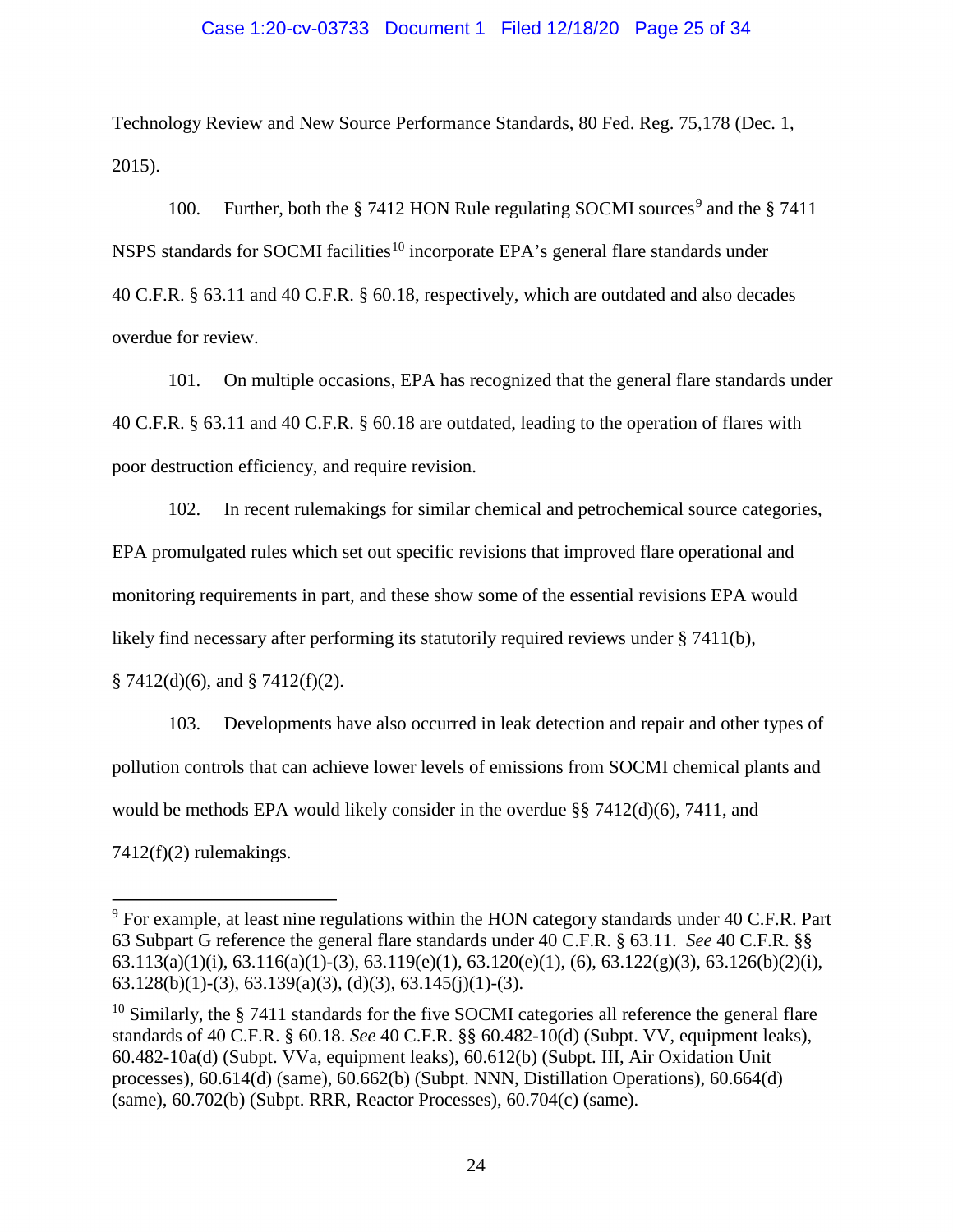# Case 1:20-cv-03733 Document 1 Filed 12/18/20 Page 26 of 34

104. EPA scientists have released new health reference values and new risk assessment guidance on pollutants in recent years based on the best available science – including the 2016 IRIS assessment for ethylene oxide as one example.

105. Scientific knowledge of carcinogens and other hazardous air pollutants and their effects on human health has advanced in recent years, and the National Academy of Sciences in 2009 recommended that EPA update its health risk assessment approach to better account for vulnerability, uncertainty, and cumulative risks and impacts to people exposed to toxic chemicals. National Research Council, *Science and Decisions: Advancing Risk Assessment* (2009), [http://www.nap.edu/catalog.php?record\\_id=12209.](http://www.nap.edu/catalog.php?record_id=12209)

106. In another recent similar rulemaking for sources that are sometimes located at the same industrial complex with SOCMI chemical plants, EPA found that the facility-wide cancer risk to people living nearby was *30 times* EPA's benchmark of unacceptability – 3,000-in-1 million – in part due to emissions from SOCMI chemical plants. EPA, Miscellaneous Organic Chemical Manufacturing NESHAP, 85 Fed. Reg. 49,084, 49,095-96 (Aug. 12, 2020).

107. The best available scientific information on SOCMI plants and their emissions and an up-to-date health risk assessment that accounts for the real-world impacts communities face from their pollution would likely lead EPA to find health threats that require EPA to reduce emissions to remove all unacceptable risk, and to assure the "ample margin of safety to protect public health" and prevent an adverse environmental effect in the  $\S 7412(f)(2)$  rulemaking.

### **ALLEGATIONS OF INJURY**

108. Plaintiffs and their members and constituents are and will continue to be harmed by the Administrator's failures to take the actions required by 42 U.S.C. § 7412(d)(6),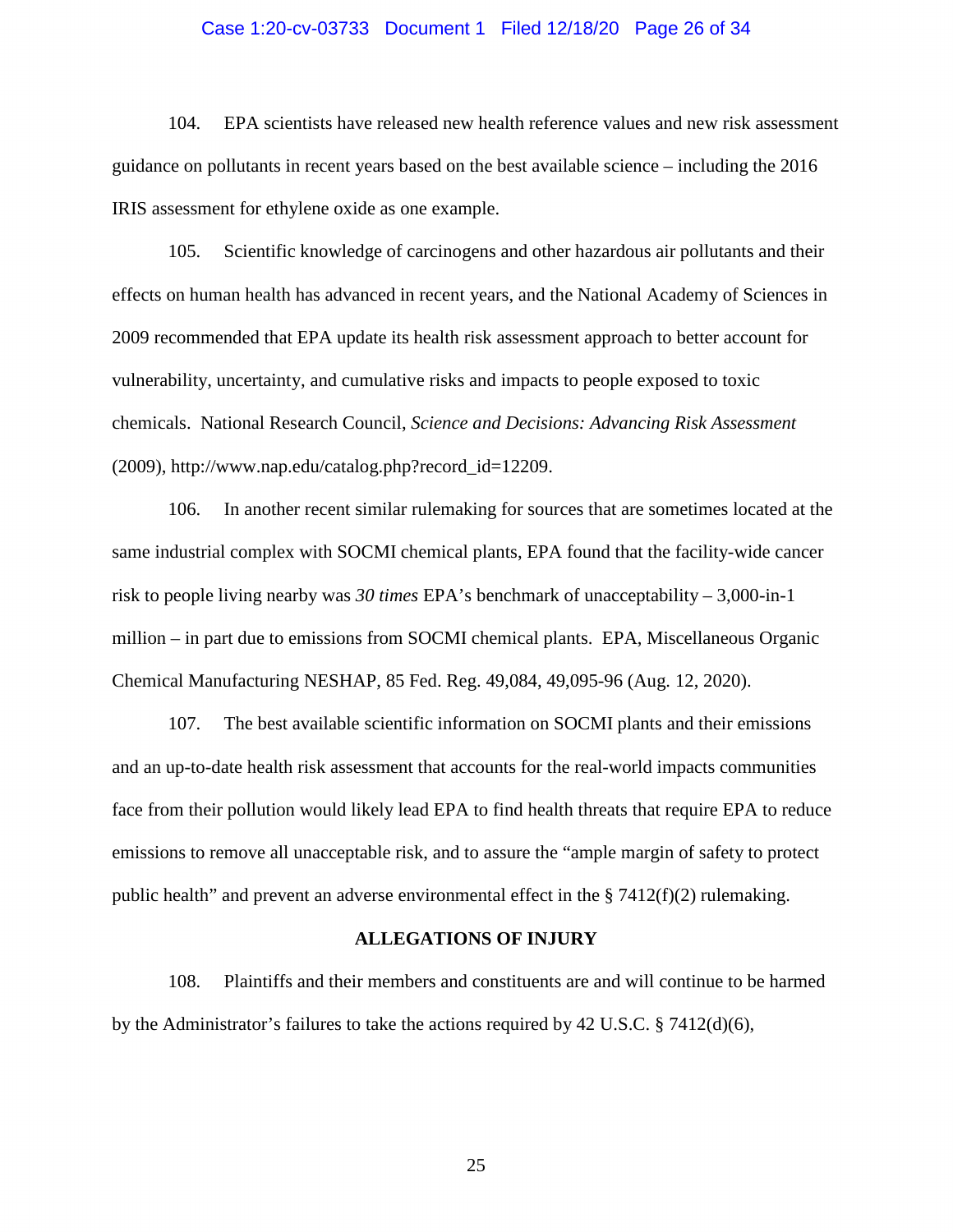# Case 1:20-cv-03733 Document 1 Filed 12/18/20 Page 27 of 34

§ 7412(f)(2), and § 7411(b) for the SOCMI source categories, 40 C.F.R. Pt. 63 Subpts. F-I, and the SOCMI stationary sources enumerated in Tables A and B, above, as further explained herein.

109. Plaintiffs' members live, work, travel, recreate, and engage in a variety of other activities near sources in the source category. Plaintiffs' members suffer exposure and other harm to their health, recreational, aesthetic, educational, professional, and other interests due to breathing the hazardous air pollutants emitted by facilities in the source category, by consuming food contaminated with pollutants from sources in the source category, and by other pathways of exposure as described above. Exposure to hazardous air pollutants emitted by sources in the source category has adverse health effects, which may include respiratory, neurological, developmental, and reproductive harm; damage to bodily organs and the central nervous system; and cancer, as well as other health effects described above.

110. Plaintiffs' members are concerned that hazardous air pollutants are present in the locations where they live, work, travel, recreate, and engage in other activities. These reasonable concerns about their increased exposure from such activities and other resulting harms from such exposure diminish their enjoyment of activities and areas they previously enjoyed or would like to continue to engage in or use, and thereby harm their recreational, aesthetic, educational, professional, and other interests.

111. Further, SOCMI sources emit air pollutants that can damage surrounding wildlife, plants, waters, land, communities, and ecosystems, and thus harm Plaintiffs' members' recreational, aesthetic, educational, professional, and other interests in those wildlife, plants, waters, land, communities, or ecosystems. As detailed above, the pollution emitted by SOCMI sources includes hazardous air pollutants and volatile organic compounds, which contribute to ambient ozone that can harm plant species and can result in changes in wildlife habitat. These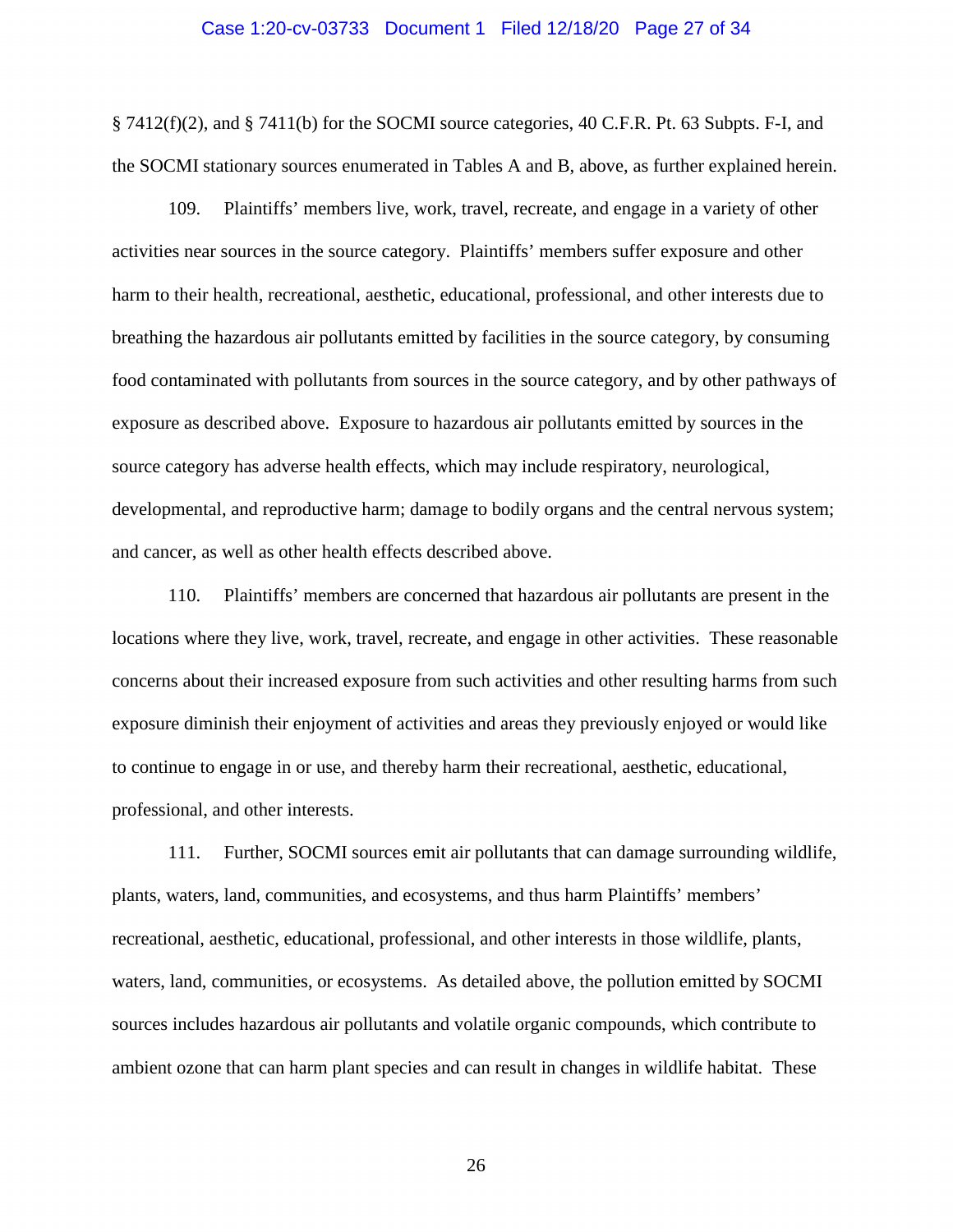# Case 1:20-cv-03733 Document 1 Filed 12/18/20 Page 28 of 34

changes can lead to wildlife avoidance of certain areas, as well as a reduction in biodiversity or other changes to a local community's ecosystem. Ecosystem changes make it more difficult for Plaintiffs' members to observe, fish, cultivate, study, research, or write about wildlife, plants, or ecosystems.

112. Plaintiffs and their members suffer additional harm because they do not have upto-date information, published findings, or determinations from the Administrator regarding the emission limitations existing sources have achieved, the current pollution control methods, practices, and technologies that could or are being used to achieve emission reductions, the health and environmental risks that remain under the existing standards, or other information relevant to the need for stronger emission and performance standards. This information would be provided to Plaintiffs, their members, and other interested members of the public as a result of the Administrator's required actions pursuant to § 7412(d)(6), § 7412(f)(2), and § 7411(b). *See, e.g.*, 42 U.S.C. § 7607(d)(3)-(6) (describing notice and informational disclosures required as part of rulemakings under §§ 7412, 7411).

113. If Plaintiffs and their members had this information, they would use it to work for stronger health and environmental protections; to educate members, supporters, and the public pursuant to their organizational missions; and to protect themselves and their families from air pollutants and affected land, water, and food. The denial of this information impairs Plaintiffs' ability to provide information and services to their members to assist them in protecting their interests, hampers the ability of Plaintiffs and their members to take actions to protect their health and communities, and diminishes their enjoyment of activities in their daily lives.

114. Plaintiffs and their members suffer harm because they are denied the opportunity to submit written comments, data, and documentary information to EPA and to present data,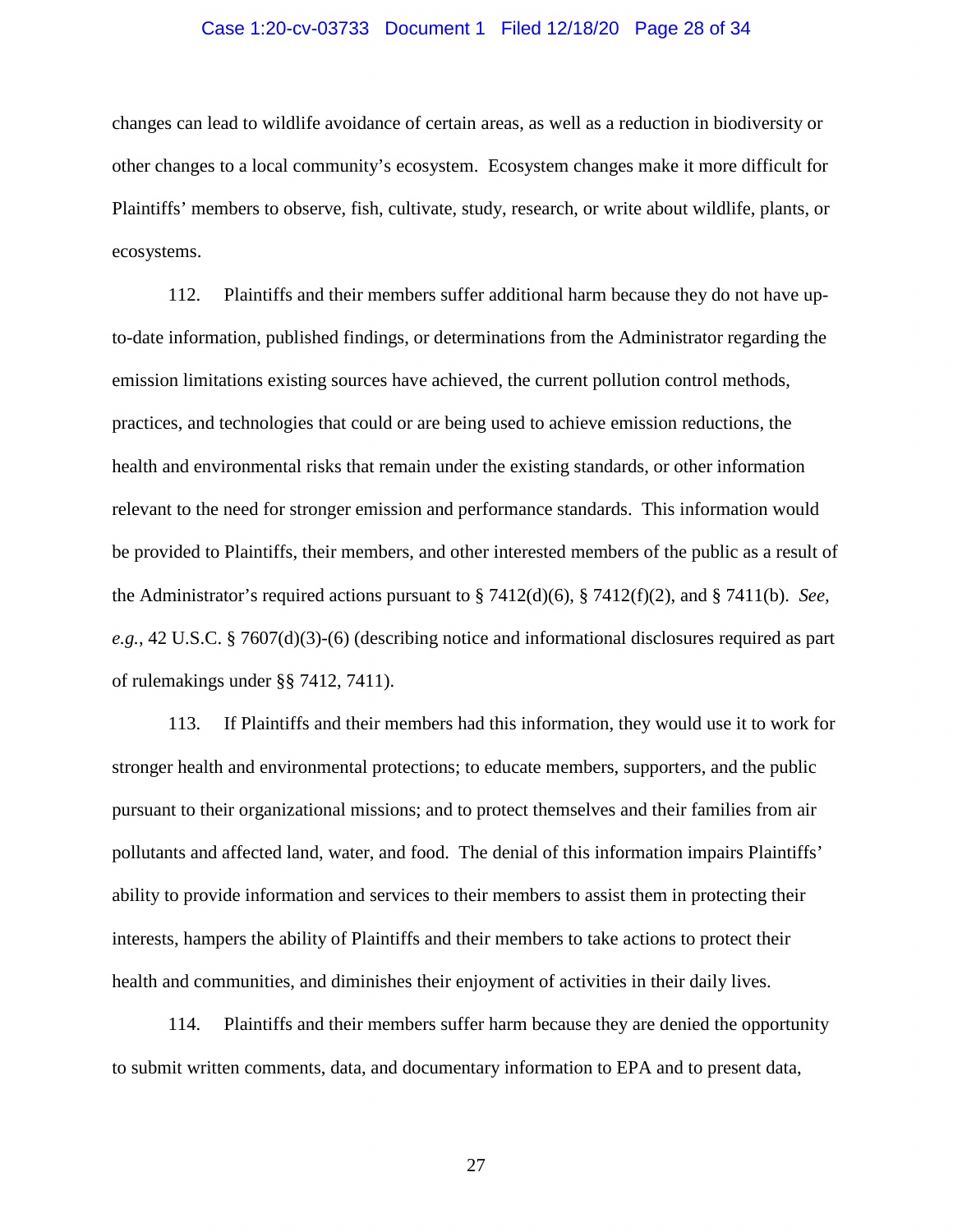# Case 1:20-cv-03733 Document 1 Filed 12/18/20 Page 29 of 34

views, or arguments to EPA and have them considered by EPA and responded to as part of the overdue § 7412(d)(6), § 7412(f)(2), and § 7411(b) rulemakings. The Administrator's failures to conduct the overdue rulemakings have denied Plaintiffs and their members the opportunity to seek greater health protections and emissions reductions, and to have EPA consider and respond to such comments in taking the final actions required by § 7412(d)(6), § 7412(f)(2), and § 7411(b). Deprivation of the ability to present comments and arguments and have them considered and addressed by EPA impairs Plaintiffs' and their members' ability to serve and protect their interests and fulfill their organizational missions.

115. Plaintiffs and their members suffer harm because the Administrator has not issued final rules or determinations under § 7412(d)(6), § 7412(f)(2), and § 7411(b)(1)(B) addressing and including all matters these provisions require, as discussed above. Any such rule or determination would be judicially reviewable. *See id.* § 7607(b). Deprivation of the right to judicial review harms the ability of Plaintiffs and their members to protect their interests and fulfill their organizational missions.

116. The Administrator's failures to take actions required by § 7412(d)(6),  $§ 7412(f)(2)$ , and § 7411(b)(1)(B) deprive Plaintiffs' members of the cleaner air that would result from those actions. Consequently, Defendant prolongs and increases Plaintiffs' members' exposure to hazardous air pollutants, volatile organic compounds that contribute to ozone, and the related and resulting health, recreational, aesthetic, and other injuries as described above. Defendant also prolongs and increases the air pollutant exposure of wildlife, plant, water, land, local communities, and ecosystems, resulting in harm to Plaintiffs' members' interests, as described above. Emission reductions required under  $\S 7412(d)(6)$ ,  $\S 7412(f)(2)$ , and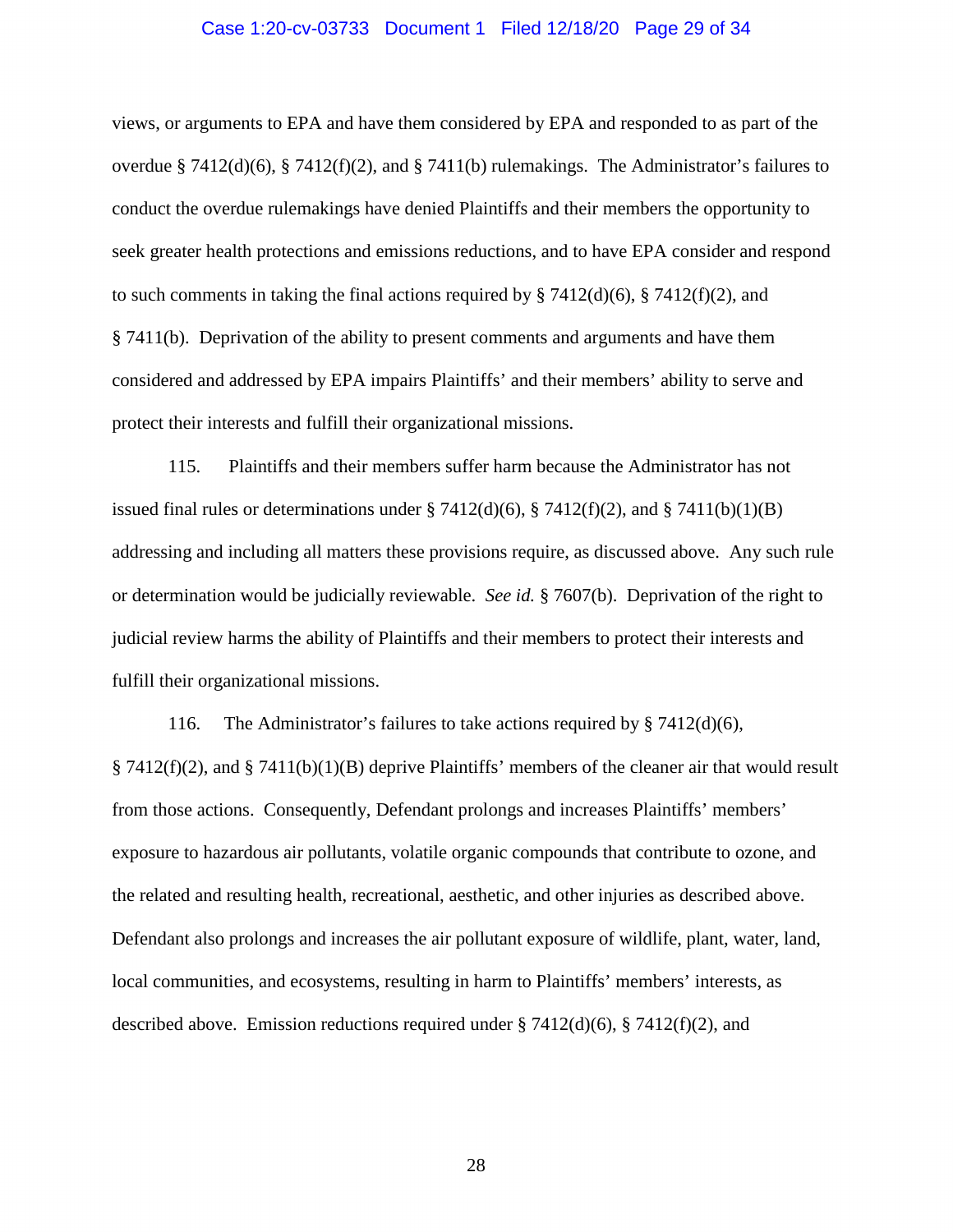# Case 1:20-cv-03733 Document 1 Filed 12/18/20 Page 30 of 34

§ 7411(b)(1)(B), would reduce these exposures, and would reduce the related health, recreational, aesthetic, and other harms suffered by Plaintiffs' members.

117. By not taking the actions required by  $\S 7412(d)(6)$ ,  $\S 7412(f)(2)$ , and  $§ 7411(b)(1)(B)$ , the Administrator deprives Plaintiffs and their members of information, published findings, and determinations, as described above. *See, e.g.*, *id.* § 7607(d)(3)-(6). In addition, the Administrator's failures to take the actions required by § 7412(d)(6), § 7412(f)(2), and  $\S$  7411(b)(1)(B) deprive Plaintiffs and their members of the opportunity to receive judicial review of the lawfulness of the final EPA actions. *See id.* § 7607(b). These failures make it more difficult for Plaintiffs and their members to seek health and environmental protections from air pollutants; to shield themselves, their families, and other community members from exposure to such pollutants; to protect their health, recreational, aesthetic, and other interests; and to be able to enjoy activities in their daily life without concerns about exposure to air pollutants. These failures also impair Plaintiffs' ability to provide educational services to their members concerning air pollution from the SOCMI industry and hinder Plaintiffs' ability to provide services and take actions vital to fulfilling their public health missions.

118. For all of the foregoing reasons, the failures complained of herein cause Plaintiffs and their members and constituents injuries for which they have no adequate remedy at law. Granting the requested relief would redress these injuries.

#### **CLAIMS FOR RELIEF**

119. The allegations of all foregoing paragraphs are hereby incorporated as if set forth fully herein.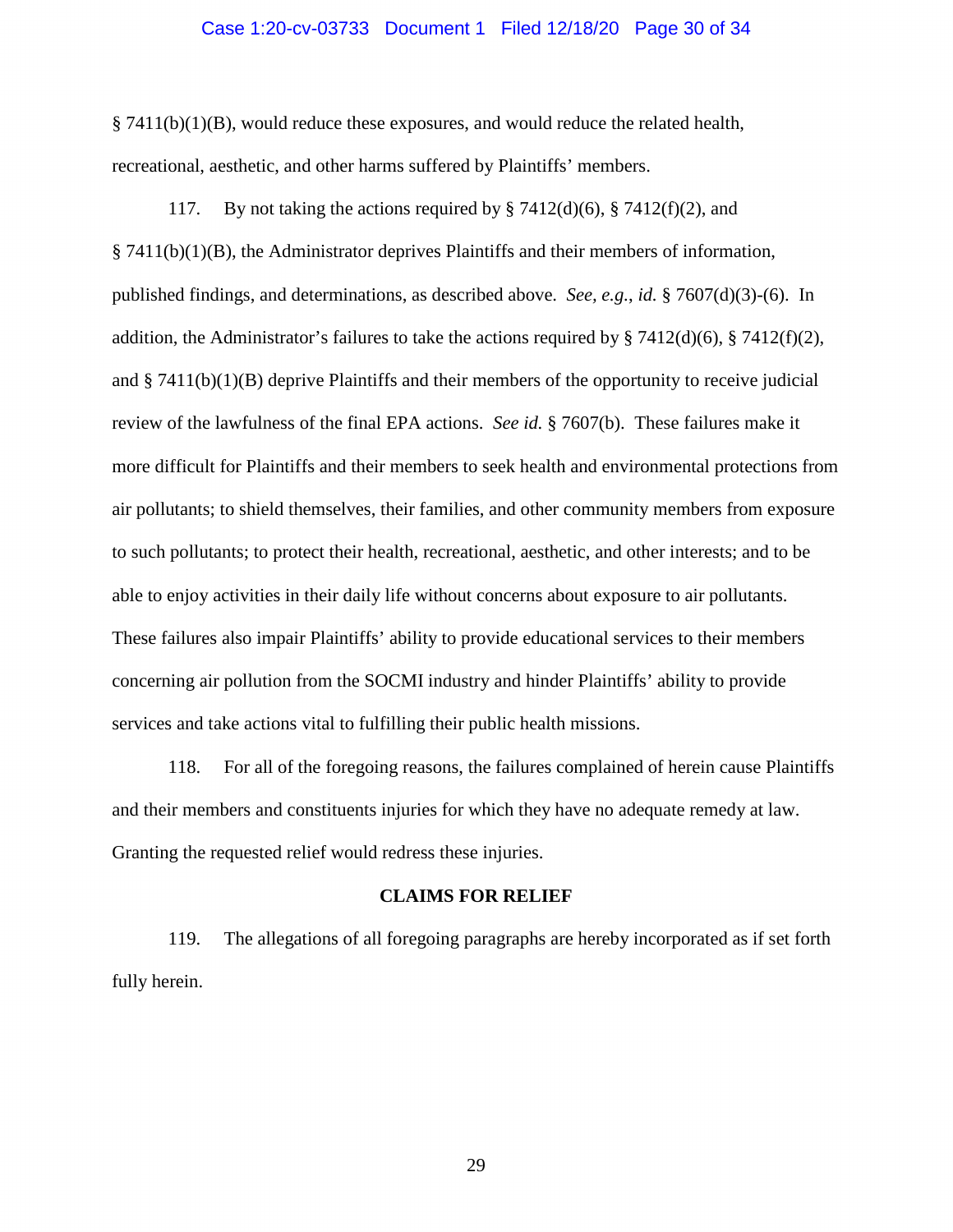# **Violations of § 7412(d)(6) of the Clean Air Act**

120. Each of the Administrator's ongoing failures to review and to either revise or issue a determination not to revise the HON Rule regulating the SOCMI source categories (as listed in Table A, above), in accordance with 42 U.S.C. § 7412(d)(6), constitutes a "failure of the Administrator to perform any act or duty under this chapter which is not discretionary" within the meaning of  $\S 7604(a)(2)$  of the Clean Air Act for each such source category.

121. Each day the Administrator fails to take these legally required actions, Defendant commits new, additional, and ongoing violations of its duties under § 7412(d)(6).

# **Violations of § 7412(f)(2) of the Clean Air Act**

122. Each of the Administrator's ongoing failures either to promulgate § 7412(f)(2) residual health and environmental risk standards or to issue a final determination not to promulgate such standards for the SOCMI source categories (as listed in Table A, above) constitutes a "failure of the Administrator to perform any act or duty under this chapter which is not discretionary" within the meaning of  $\S 7604(a)(2)$  of the Clean Air Act for each such source category.

123. Each day the Administrator fails to take these legally required actions, Defendant commits new, additional, and ongoing violations of its duties under  $\S$  7412(f)(2).

# **Violations of § 7411(b) of the Clean Air Act**

124. Each of the Administrator's ongoing failures either to promulgate revised § 7411(b) new source performance standards or to issue a final determination not to promulgate such standards for each of the NSPS SOCMI sources enumerated in Table B, above, constitutes a "failure of the Administrator to perform any act or duty under this chapter which is not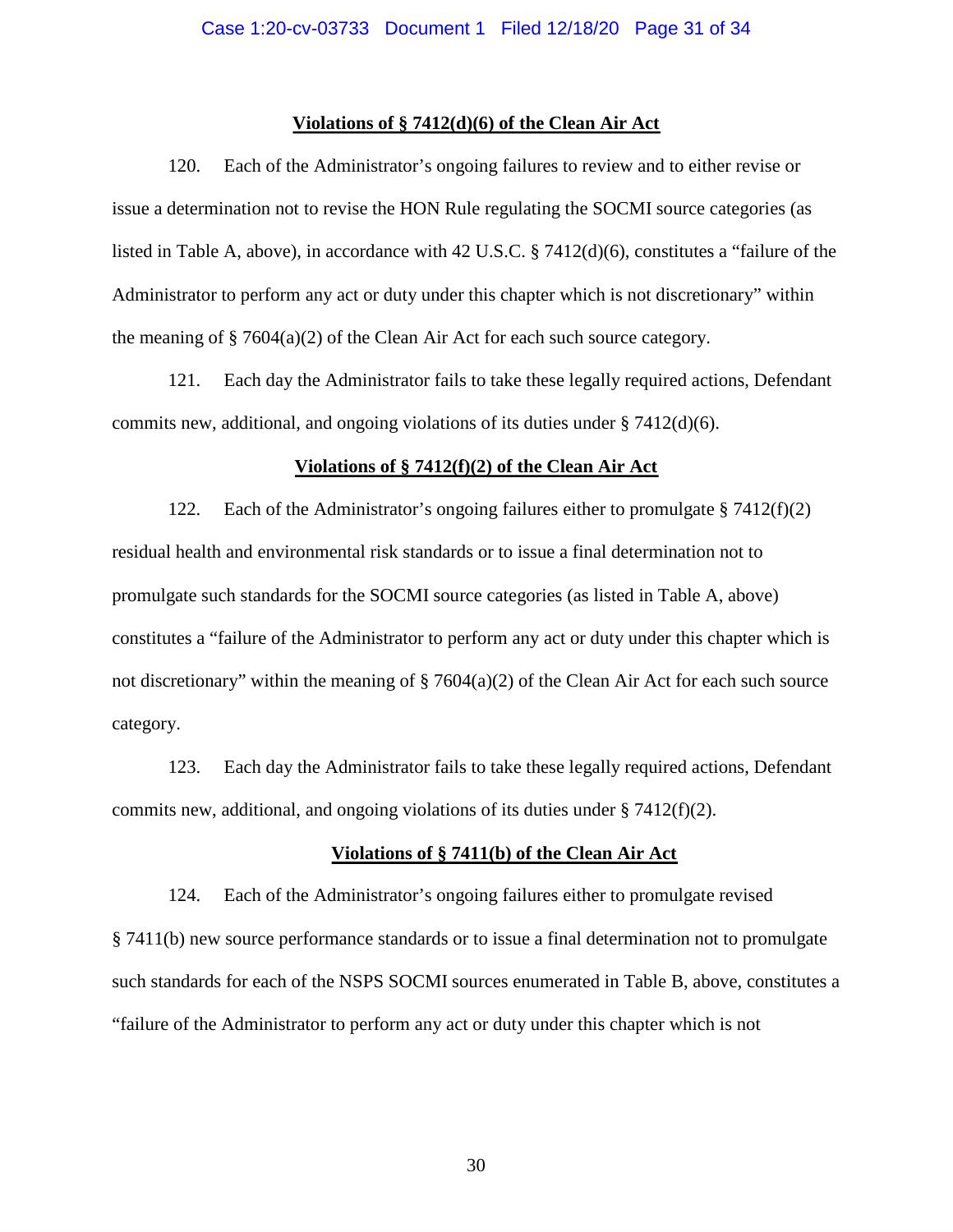# Case 1:20-cv-03733 Document 1 Filed 12/18/20 Page 32 of 34

discretionary" within the meaning of  $\S 7604(a)(2)$  of the Clean Air Act for each such source category.

125. Each day the Administrator fails to take these legally required actions, Defendant commits new, additional, and ongoing violations of its duties under § 7411(b).

# **PRAYER FOR RELIEF**

WHEREFORE, Plaintiffs respectfully request, for the SOCMI source categories regulated by the HON Rule, 40 C.F.R. Pt. 63, Subpts. F-I, summarized in Table A, above, that the Court:

(1) Declare that each of the Defendant Administrator's failures to review the emission standards and to either revise standards promulgated under § 7412 or issue a final determination that such revision is not necessary under  $\S 7412(d)(6)$  for the SOCMI source categories within eight years, constitutes a "failure of the Administrator to perform any act or duty under this chapter which is not discretionary with the Administrator" within the meaning of  $§ 7604(a)(2);$ 

(2) Order the Defendant Administrator to review the emission standards and to either revise the emission standards or issue a final determination that such revision is not necessary under  $\S 7412(d)(6)$  for each of the SOCMI source categories, in accordance with an expeditious deadline specified by this Court;

 (3) Declare that each of the Defendant Administrator's failures to review health and environmental risk remaining from standards promulgated under § 7412(d) and to either promulgate residual risk standards or issue a final determination that such standards are not required under § 7412(f)(2) for the SOCMI source categories constitutes a "failure of the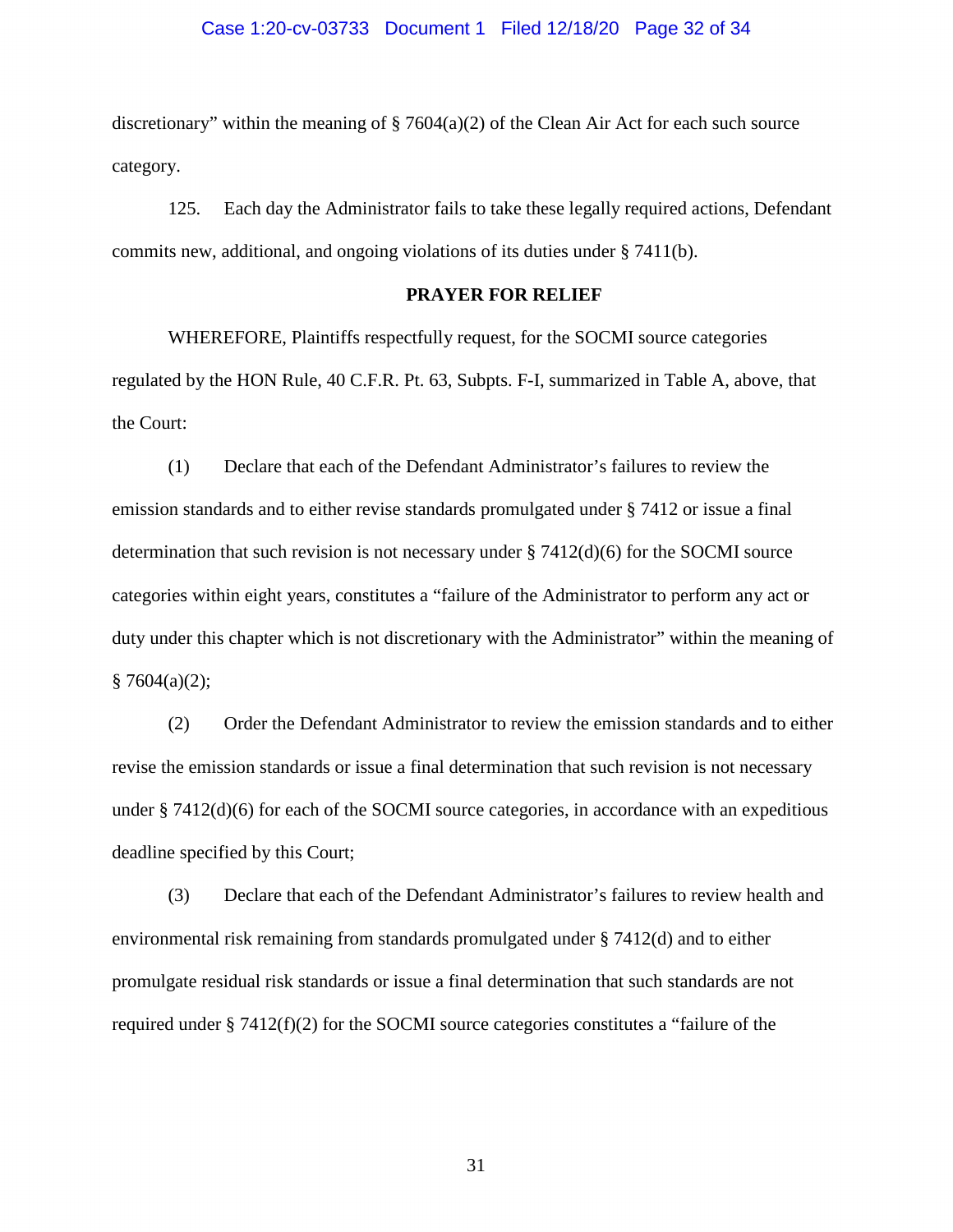### Case 1:20-cv-03733 Document 1 Filed 12/18/20 Page 33 of 34

Administrator to perform any act or duty under this chapter which is not discretionary with the Administrator" within the meaning of  $\S 7604(a)(2)$ ;

 (4) Order the Defendant Administrator to review the remaining health and environmental risk and to either promulgate residual risk standards or to issue a final determination that such standards are not required under  $\S 7412(f)(2)$  for each of the SOCMI source categories, in accordance with an expeditious deadline specified by this Court;

WHEREFORE, Plaintiffs respectfully request, for the SOCMI stationary source categories regulated by the NSPS, enumerated in Table B, above, that the Court:

(1) Declare that each of the Defendant Administrator's failures to review and either revise the NSPS promulgated under § 7411(b) or issue a final determination that such revision is not necessary under § 7412(b) for each of the SOCMI stationary source categories within eight years, constitutes a "failure of the Administrator to perform any act or duty under this chapter which is not discretionary with the Administrator" within the meaning of  $\S 7604(a)(2)$ ;

(2) Order the Defendant Administrator to review the NSPS and to either revise the NSPS or issue a final determination that such revision is not necessary under § 7411(b) for each of the SOCMI stationary source categories in accordance with an expeditious deadline specified by this Court;

WHEREFORE, Plaintiffs respectfully request, for each of the above-listed obligations and rulemakings at issue in this case, that the Court retain jurisdiction to ensure compliance with this Court's decree, award Plaintiffs the costs of this action, including attorney's fees, and grant such other relief as the Court deems just and proper.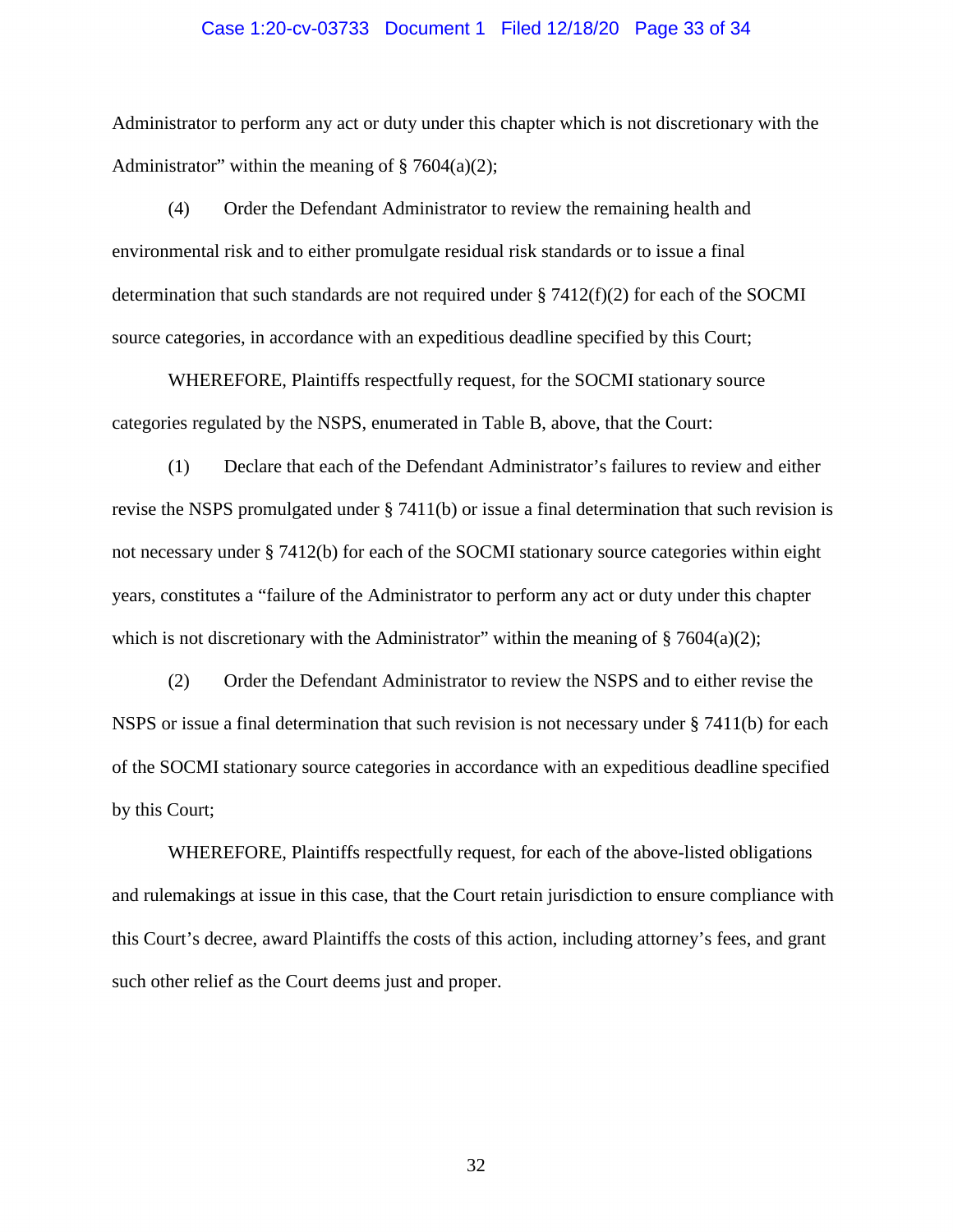DATED: December 18, 2020 Respectfully Submitted,

/s/ *Adam Kron*

Adam Kron (D.C. Bar No. 992135) ENVIRONMENTAL INTEGRITY **PROJECT** 1000 Vermont Avenue NW, Suite 1100 Washington, D.C. 20005 (202) 263-4451 akron@environmentalintegrity.org

*Counsel for Plaintiff Environmental Integrity Project*  */s/ Kathleen Riley* Kathleen Riley (D.C. Bar No. 1618580) Emma Cheuse (D.C. Bar No. 488201) **EARTHJUSTICE** 1001 G Street NW, Suite 1000 Washington, D.C. 20001 (202) 667-4500 ext. 5227 or 5220 [kriley@earthjustice.org](mailto:kriley@earthjustice.org) echeuse@earthustice.org

*Counsel for Plaintiffs Texas Environmental Justice Advocacy Services, California Communities Against Toxics, Louisiana Environmental Action Network, Ohio Valley Environmental Coalition, RISE St. James, and Sierra Club*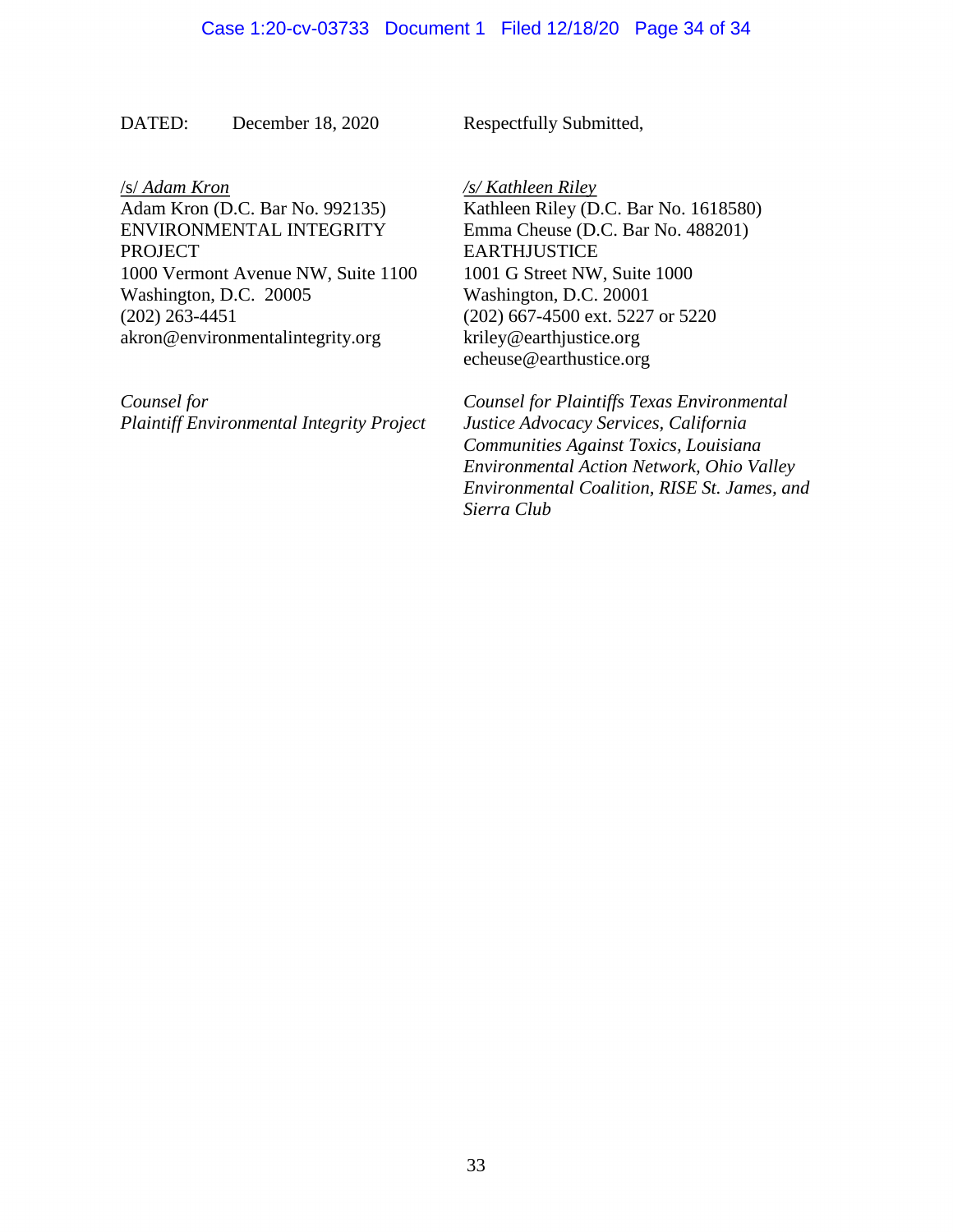# Case 1:20-cv-03733 Document 1-1 Filed 12/18/20 Page 1 of 2

# **CIVIL COVER SHEET**

| <b>JS-44 (Rev. 6/17 DC)</b>                                                                                                                                                                                                                                                                                                                                                                                                                                                                                                                                                                                                                                                                                                                                     |                                                                                                                                                                         |                         |                                                                                                                                                                                                                                                                                                                                                                                                                                                                                                                      |                                                                                                                                                                                                                                                                                  |                                         |                            |                                                                                                                                    |                                                                                                                                                                                                                                                                                                                                                                                                   |                     |
|-----------------------------------------------------------------------------------------------------------------------------------------------------------------------------------------------------------------------------------------------------------------------------------------------------------------------------------------------------------------------------------------------------------------------------------------------------------------------------------------------------------------------------------------------------------------------------------------------------------------------------------------------------------------------------------------------------------------------------------------------------------------|-------------------------------------------------------------------------------------------------------------------------------------------------------------------------|-------------------------|----------------------------------------------------------------------------------------------------------------------------------------------------------------------------------------------------------------------------------------------------------------------------------------------------------------------------------------------------------------------------------------------------------------------------------------------------------------------------------------------------------------------|----------------------------------------------------------------------------------------------------------------------------------------------------------------------------------------------------------------------------------------------------------------------------------|-----------------------------------------|----------------------------|------------------------------------------------------------------------------------------------------------------------------------|---------------------------------------------------------------------------------------------------------------------------------------------------------------------------------------------------------------------------------------------------------------------------------------------------------------------------------------------------------------------------------------------------|---------------------|
| <b>I.</b> (a) PLAINTIFFS                                                                                                                                                                                                                                                                                                                                                                                                                                                                                                                                                                                                                                                                                                                                        |                                                                                                                                                                         |                         | <b>DEFENDANTS</b>                                                                                                                                                                                                                                                                                                                                                                                                                                                                                                    |                                                                                                                                                                                                                                                                                  |                                         |                            |                                                                                                                                    |                                                                                                                                                                                                                                                                                                                                                                                                   |                     |
| TEXAS ENVIRONMENTAL JUSTICE ADVOCACY SERVICES, CALIFORNIA<br>COMMUNITIES AGAINST TOXICS, ENVIRONMENTAL INTEGRITY PROJECT,<br>LOUISIANA ENVIRONMENTAL ACTION NETWORK, OHIO VALLEY<br>ENVIRONMENTAL COALITION, RISE ST. JAMES, and SIERRA CLUB                                                                                                                                                                                                                                                                                                                                                                                                                                                                                                                    |                                                                                                                                                                         |                         | ANDREW R. WHEELER, Administrator, U.S. Environmental<br>Protection Agency, in his official capacity.                                                                                                                                                                                                                                                                                                                                                                                                                 |                                                                                                                                                                                                                                                                                  |                                         |                            |                                                                                                                                    |                                                                                                                                                                                                                                                                                                                                                                                                   |                     |
| (b) COUNTY OF RESIDENCE OF FIRST LISTED PLAINTIFF 88888<br>(EXCEPT IN U.S. PLAINTIFF CASES)                                                                                                                                                                                                                                                                                                                                                                                                                                                                                                                                                                                                                                                                     |                                                                                                                                                                         |                         | COUNTY OF RESIDENCE OF FIRST LISTED DEFENDANT<br>(IN U.S. PLAINTIFF CASES ONLY)<br>NOTE: IN LAND CONDEMNATION CASES, USE THE LOCATION OF THE TRACT OF LAND INVOLVED                                                                                                                                                                                                                                                                                                                                                  |                                                                                                                                                                                                                                                                                  |                                         |                            |                                                                                                                                    |                                                                                                                                                                                                                                                                                                                                                                                                   |                     |
| (c) ATTORNEYS (FIRM NAME, ADDRESS, AND TELEPHONE NUMBER)<br>Kathleen Riley, Emma Cheuse, Earthjustice,<br>1001 G Street, NW, Ste. 1000, Washington, DC, 20001,<br>(202) 667-4500, Counsel for Texas Environmental Justice<br>Advocacy Services et al.<br>(additional counsel listed on continuation page)                                                                                                                                                                                                                                                                                                                                                                                                                                                       |                                                                                                                                                                         |                         | <b>ATTORNEYS (IF KNOWN)</b>                                                                                                                                                                                                                                                                                                                                                                                                                                                                                          |                                                                                                                                                                                                                                                                                  |                                         |                            |                                                                                                                                    |                                                                                                                                                                                                                                                                                                                                                                                                   |                     |
| <b>II. BASIS OF JURISDICTION</b><br>(PLACE AN x IN ONE BOX ONLY)                                                                                                                                                                                                                                                                                                                                                                                                                                                                                                                                                                                                                                                                                                |                                                                                                                                                                         |                         |                                                                                                                                                                                                                                                                                                                                                                                                                                                                                                                      |                                                                                                                                                                                                                                                                                  |                                         |                            | III. CITIZENSHIP OF PRINCIPAL PARTIES (PLACE AN x IN ONE BOX FOR<br>PLAINTIFF AND ONE BOX FOR DEFENDANT) FOR DIVERSITY CASES ONLY! |                                                                                                                                                                                                                                                                                                                                                                                                   |                     |
| 1 U.S. Government<br>$\boldsymbol{O}$<br>$\bm{O}$<br>Plaintiff                                                                                                                                                                                                                                                                                                                                                                                                                                                                                                                                                                                                                                                                                                  | 3 Federal Question<br>(U.S. Government Not a Party)                                                                                                                     | Citizen of this State   |                                                                                                                                                                                                                                                                                                                                                                                                                                                                                                                      | <b>PTF</b><br>O                                                                                                                                                                                                                                                                  | <b>DFT</b><br>$\mathbf{O}$ <sup>1</sup> |                            | Incorporated or Principal Place<br>of Business in This State                                                                       | <b>PTF</b><br>O <sub>4</sub>                                                                                                                                                                                                                                                                                                                                                                      | <b>DFT</b><br>$Q$ 4 |
| 2 U.S. Government<br>O)<br>Defendant                                                                                                                                                                                                                                                                                                                                                                                                                                                                                                                                                                                                                                                                                                                            | 4 Diversity<br>(Indicate Citizenship of<br>Parties in item III)                                                                                                         | Citizen or Subject of a | Citizen of Another State<br>Q <sub>2</sub><br>$Q^2$<br>Incorporated and Principal Place<br>of Business in Another State                                                                                                                                                                                                                                                                                                                                                                                              |                                                                                                                                                                                                                                                                                  |                                         |                            | $\mathbf{O}$ 5                                                                                                                     | $\bigcirc$ 5                                                                                                                                                                                                                                                                                                                                                                                      |                     |
|                                                                                                                                                                                                                                                                                                                                                                                                                                                                                                                                                                                                                                                                                                                                                                 |                                                                                                                                                                         | Foreign Country         |                                                                                                                                                                                                                                                                                                                                                                                                                                                                                                                      | Q <sub>3</sub>                                                                                                                                                                                                                                                                   | $Q$ 3                                   | Foreign Nation             |                                                                                                                                    | $\bigcirc$ 6                                                                                                                                                                                                                                                                                                                                                                                      | $Q_6$               |
|                                                                                                                                                                                                                                                                                                                                                                                                                                                                                                                                                                                                                                                                                                                                                                 | <b>IV. CASE ASSIGNMENT AND NATURE OF SUIT</b><br>(Place an X in one category, A-N, that best represents your Cause of Action and one in a corresponding Nature of Suit) |                         |                                                                                                                                                                                                                                                                                                                                                                                                                                                                                                                      |                                                                                                                                                                                                                                                                                  |                                         |                            |                                                                                                                                    |                                                                                                                                                                                                                                                                                                                                                                                                   |                     |
| A. Antitrust<br>O<br>O                                                                                                                                                                                                                                                                                                                                                                                                                                                                                                                                                                                                                                                                                                                                          | <b>B.</b> Personal Injury/<br><b>Malpractice</b>                                                                                                                        | $\boldsymbol{\Theta}$   | C. Administrative Agency<br><b>O</b> D. Temporary Restraining<br>Review<br>Order/Preliminary                                                                                                                                                                                                                                                                                                                                                                                                                         |                                                                                                                                                                                                                                                                                  |                                         |                            |                                                                                                                                    |                                                                                                                                                                                                                                                                                                                                                                                                   |                     |
| 410 Antitrust<br>310 Airplane<br>315 Airplane Product Liability<br>320 Assault, Libel & Slander<br>330 Federal Employers Liability<br>340 Marine<br><b>345 Marine Product Liability</b><br>350 Motor Vehicle<br>355 Motor Vehicle Product Liability<br>360 Other Personal Injury<br>362 Medical Malpractice<br><b>365 Product Liability</b><br><b>367 Health Care/Pharmaceutical</b><br><b>Personal Injury Product Liability</b><br><b>368 Asbestos Product Liability</b>                                                                                                                                                                                                                                                                                       |                                                                                                                                                                         |                         | <b>Injunction</b><br>151 Medicare Act<br>Any nature of suit from any category<br><b>Social Security</b><br>may be selected for this category of<br>$\sqrt{361$ HIA (1395ff)<br>case assignment.<br>862 Black Lung (923)<br>863 DIWC/DIWW (405(g))<br>*(If Antitrust, then A governs)*<br>864 SSID Title XVI<br>865 RSI $(405(g))$<br><b>Other Statutes</b><br>891 Agricultural Acts<br><b>X</b> 893 Environmental Matters<br>890 Other Statutory Actions (If<br><b>Administrative Agency is</b><br><b>Involved</b> ) |                                                                                                                                                                                                                                                                                  |                                         |                            |                                                                                                                                    |                                                                                                                                                                                                                                                                                                                                                                                                   |                     |
| <b>Q</b> E. General Civil (Other)                                                                                                                                                                                                                                                                                                                                                                                                                                                                                                                                                                                                                                                                                                                               | <b>OR</b>                                                                                                                                                               |                         | <b>O</b> F. Pro Se General Civil                                                                                                                                                                                                                                                                                                                                                                                                                                                                                     |                                                                                                                                                                                                                                                                                  |                                         |                            |                                                                                                                                    |                                                                                                                                                                                                                                                                                                                                                                                                   |                     |
| <b>Real Property</b><br><b>Bankruptcy</b><br>210 Land Condemnation<br>422 Appeal 27 USC 158<br>220 Foreclosure<br>423 Withdrawal 28 USC 157<br>230 Rent, Lease & Ejectment<br><b>Prisoner Petitions</b><br>240 Torts to Land<br>535 Death Penalty<br>245 Tort Product Liability<br>540 Mandamus & Other<br>290 All Other Real Property<br>550 Civil Rights<br><b>555 Prison Conditions</b><br><b>Personal Property</b><br>370 Other Fraud<br><b>560 Civil Detainee – Conditions</b><br>371 Truth in Lending<br>of Confinement<br>380 Other Personal Property<br><b>Property Rights</b><br>Damage<br>820 Copyrights<br>385 Property Damage<br>830 Patent<br><b>Product Liability</b><br>835 Patent - Abbreviated New<br><b>Drug Application</b><br>840 Trademark |                                                                                                                                                                         |                         | <b>Federal Tax Suits</b><br><b>Forfeiture/Penalty</b><br>690 Other<br><b>Other Statutes</b>                                                                                                                                                                                                                                                                                                                                                                                                                          | 870 Taxes (US plaintiff or<br>defendant)<br>7609<br>625 Drug Related Seizure of<br>Property 21 USC 881<br>375 False Claims Act<br>376 Qui Tam (31 USC<br>3729(a)<br>400 State Reapportionment<br>430 Banks & Banking<br>450 Commerce/ICC<br>Rates/etc.<br><b>460 Deportation</b> |                                         | 871 IRS-Third Party 26 USC | <b>462 Naturalization</b><br><b>Application</b><br><b>Actions</b><br>Exchange<br>896 Arbitration<br><b>Statutes</b>                | <b>465 Other Immigration</b><br>470 Racketeer Influenced<br>& Corrupt Organization<br><b>480 Consumer Credit</b><br>490 Cable/Satellite TV<br>850 Securities/Commodities/<br>899 Administrative Procedure<br><b>Act/Review or Appeal of</b><br><b>Agency Decision</b><br>950 Constitutionality of State<br>890 Other Statutory Actions<br>(if not administrative agency<br>review or Privacy Act) |                     |